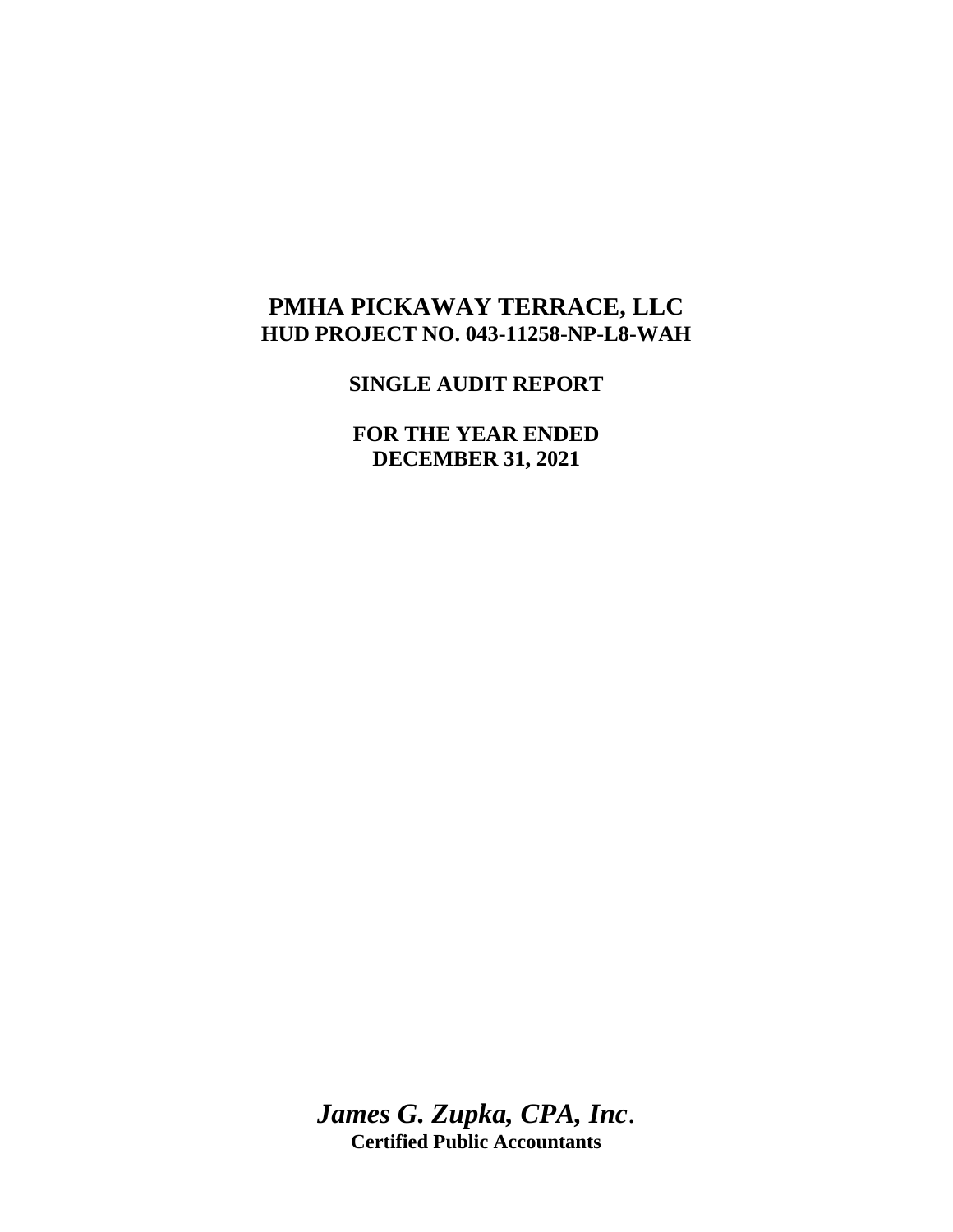### **PMHA PICKAWAY TERRACE, LLC HUD PROJECT NO. 043-11258-NP-L8-WAH SINGLE AUDIT REPORT FOR THE YEAR ENDED DECEMBER 31, 2021**

### TABLE OF CONTENTS

|                                                                                                                                                                                                                                    | <b>PAGE</b>                       |
|------------------------------------------------------------------------------------------------------------------------------------------------------------------------------------------------------------------------------------|-----------------------------------|
| Independent Auditor's Report                                                                                                                                                                                                       | $1-3$                             |
| <b>Financial Statements:</b>                                                                                                                                                                                                       |                                   |
| <b>Statement of Financial Position</b><br>Statement of Activities and Changes in Net Assets<br><b>Statement of Cash Flows</b>                                                                                                      | $\overline{4}$<br>5<br>6          |
| Notes to the Financial Statements                                                                                                                                                                                                  | $7-10$                            |
| Supplementary Information Required by HUD:                                                                                                                                                                                         |                                   |
| <b>Statement of Net Position</b><br><b>Statement of Activities</b><br><b>Schedule of Reserve Funds</b><br><b>Statement of Property and Equipment</b><br>Computation of Surplus Cash, Distributions, and Residual Receipts - Annual | 11<br>$12 - 13$<br>14<br>14<br>14 |
| Schedule of Expenditures of Federal Awards                                                                                                                                                                                         | 15                                |
| Notes to the Schedule of Expenditures of Federal Award                                                                                                                                                                             | 16                                |
| Report on Internal Control Over Financial Reporting and on Compliance and<br>Other Matters Based on an Audit of Financial Statements Performed in<br>Accordance with Government Auditing Standards                                 | $17-18$                           |
| Report of Compliance for Each Major Program and Report on Internal Control<br>Over Compliance Required by the Uniform Guidance                                                                                                     | 19-21                             |
| Schedule of Findings and Questioned Costs                                                                                                                                                                                          | 22                                |
| Schedule of Prior Year Audit Findings and Recommendations                                                                                                                                                                          | 23                                |
| Mortgagor's Certification                                                                                                                                                                                                          | 24                                |
| Managing Agent's Certification                                                                                                                                                                                                     | 25                                |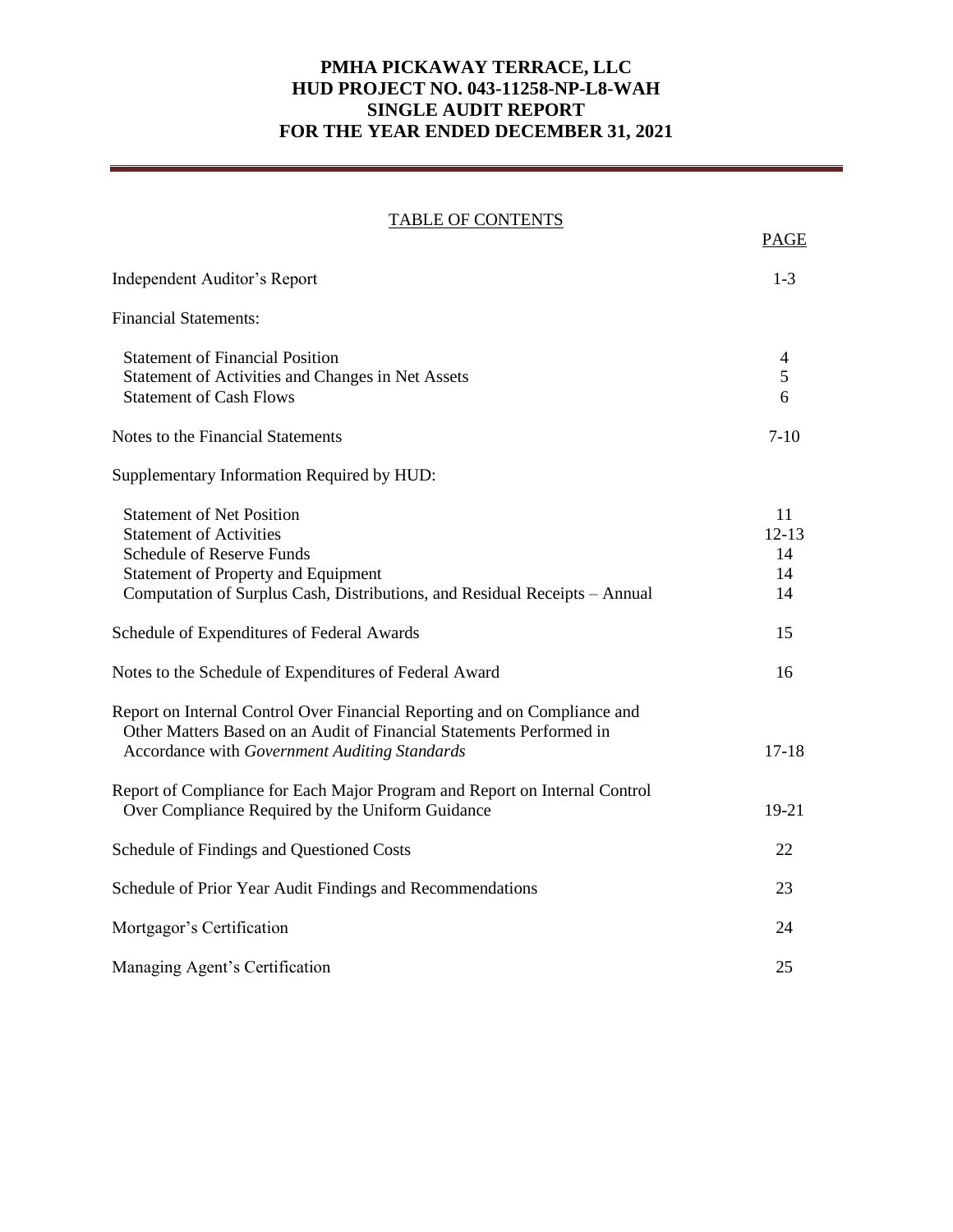# **JAMES G. ZUPKA, C.P.A., INC.**

*Certified Public Accountants 5240 East 98th Street Garfield Hts., Ohio 44125*

\_\_\_\_\_\_\_\_\_\_\_\_\_\_\_\_\_

Member American Institute of Certified Public Accountants (216) 475 - 6136 Ohio Society of Certified Public Accountants

### **INDEPENDENT AUDITOR'S REPORT**

To the Partners of PMHA Pickaway Terrace, LLC

#### **Report on the Audit of the Financial Statements**

#### *Opinion*

We have audited the financial statements of PMHA Pickaway Terrace, LLC, which comprise the statement of financial position as of December 31, 2021, and the related statements of activities, changes in net assets, and changes in cash flows for the year then ended, and the related notes to the financial statements.

In our opinion, the accompanying financial statements present fairly, in all material respects, the financial position of PMHA Pickaway Terrace, LLC, as of December 31, 2021, and the changes in its net assets and its cash flows for the year then ended in accordance with accounting principles generally accepted in the United States of America.

### *Basis for Opinion*

We conducted our audit in accordance with auditing standards generally accepted in the United States of America (GAAS) and the standards applicable to financial audits contained in *Government Auditing Standards*, issued by the Comptroller General of the United States. Our responsibilities under those standards are further described in the Auditor's Responsibilities for the Audit of the Financial Statements section of our report. We are required to be independent of PMHA Pickaway Terrace, LLC, and to meet our other ethical responsibilities, in accordance with the relevant ethical requirements related to our audit. We believe that the audit evidence we have obtained is sufficient and appropriate to provide a basis for our audit opinion.

#### *Responsibilities of Management for the Financial Statements*

Management is responsible for the preparation and fair presentation of the financial statements in accordance with accounting principles generally accepted in the United States of America, and for the design, implementation, and maintenance of internal control relevant to the preparation and fair presentation of financial statements that are free from material misstatement, whether due to fraud or error.

In preparing the financial statements, management is required to evaluate whether there are conditions or events, considered in the aggregate, that raise substantial doubt about PMHA Pickaway Terrace, LLC's ability to continue as a going concern for one year after the date the financial statements are issued.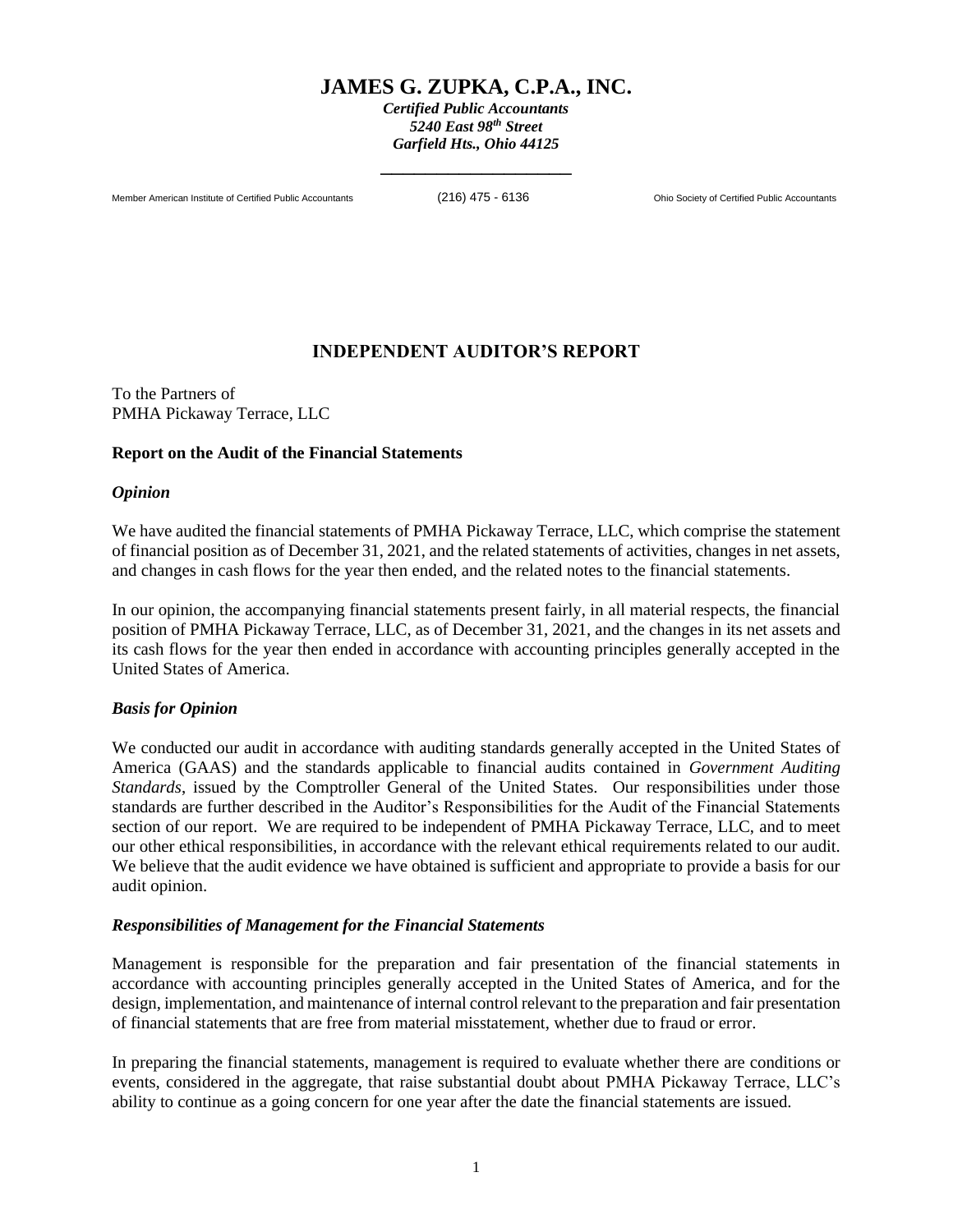### *Auditor's Responsibilities for the Audit of the Financial Statements*

Our objectives are to obtain reasonable assurance about whether the financial statements as a whole are free from material misstatement, whether due to fraud or error, and to issue an auditor's report that includes our opinions. Reasonable assurance is a high level of assurance but is not absolute assurance and therefore is not a guarantee that an audit conducted in accordance with GAAS and *Government Auditing Standards* will always detect material misstatement when it exists. The risk of not detecting a material misstatement resulting from fraud is higher than for one resulting from error, as fraud may involve collusion, forgery, intentional omissions, misrepresentations, or the override of internal control. Misstatements are considered material if there is a substantial likelihood that, individually or in the aggregate, they would influence the judgment made by a reasonable user based on the financial statements.

In performing an audit in accordance with GAAS and *Government Auditing Standards*, we

- exercise professional judgment and maintain professional skepticism throughout the audit.
- identify and assess the risks of material misstatement of the financial statements, whether due to fraud or error, and design and perform audit procedures responsive to those risks. Such procedures include examining, on a test basis, evidence regarding the amounts and disclosures in the financial statements.
- obtain an understanding of internal control relevant to the audit in order to design audit procedures that are appropriate in the circumstances, but not for the purpose of expressing an opinion on the effectiveness of PMHA Pickaway Terrace, LLC's internal control. Accordingly, no such opinion is expressed.
- evaluate the appropriateness of accounting policies used and the reasonableness of significant accounting estimates made by management, as well as evaluate the overall presentation of the financial statements.
- conclude whether, in our judgment, there are conditions or events, considered in the aggregate, that raise substantial doubt about PMHA Pickaway Terrace, LLC's ability to continue as a going concern for a reasonable period of time.

We are required to communicate with those charged with governance regarding, among other matters, the planned scope and timing of the audit, significant audit findings, and certain internal control-related matters that we identified during the audit.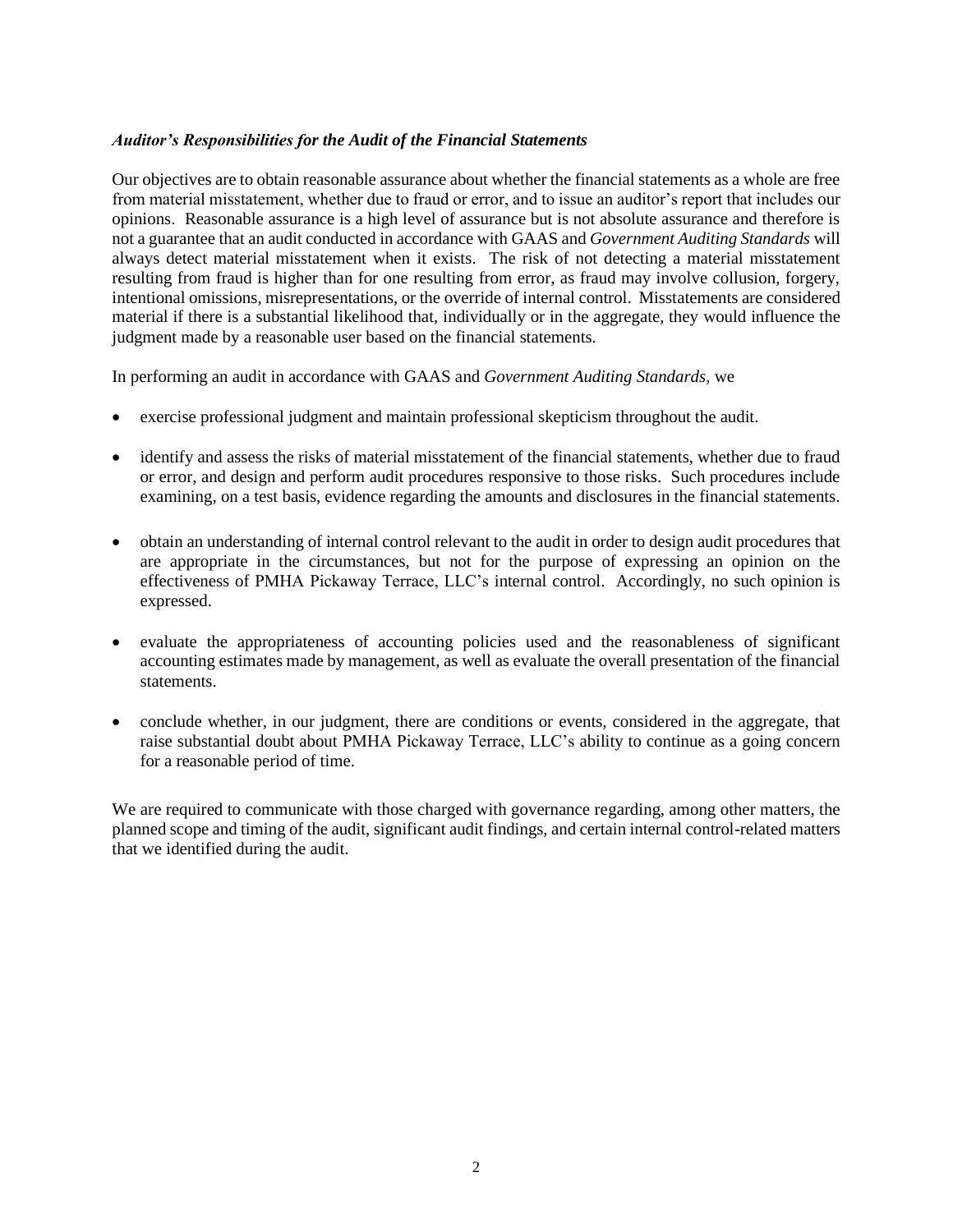#### *Supplementary Information*

Our audit was conducted for the purpose of forming an opinion on the financial statements as a whole. The accompanying supplementary information included on pages 11 to 14 is presented for purposes of additional analysis as required by the *Uniform Financial Reporting Standards* issued by the U.S. Department of Housing and Urban Development, Office of the Inspector General, and is not a required part of the financial statements. The accompanying Schedule of Expenditures of Federal Awards, as required by Title 2 U.S. Code of Federal Regulations (CFR) Part 200, *Uniform Administrative Requirements, Cost Principles, and Audit Requirements for Federal Awards* is presented for purposes of additional analysis and is not a required part of the financial statements. Such information is the responsibility of management and was derived from and relates directly to the underlying accounting and other records used to prepare the financial statements. The information has been subjected to the auditing procedures applied in the audit of the financial statements and certain additional procedures, including comparing and reconciling such information directly to the underlying accounting and other records used to prepare the financial statements or to the financial statements themselves, and other additional procedures in accordance with auditing standards generally accepted in the United States of America. In our opinion, the information is fairly stated, in all material respects, in relation to the financial statements as a whole.

#### **Other Reporting Required by** *Government Auditing Standards*

In accordance with *Government Auditing Standards*, we have also issued a report dated March 30, 2022, on our consideration of PMHA Pickaway Terrace, LLC's internal control over financial reporting and on our tests of its compliance with certain provisions of laws, regulations, contracts, grant agreements, and other matters. The purpose of that report is solely to describe the scope of our testing of internal control over financial reporting and compliance and the results of that testing, and not to provide an opinion on the effectiveness of PMHA Pickaway Terrace, LLC's internal control over financial reporting or on compliance. Those reports are an integral part of an audit performed in accordance with *Government Auditing Standards* in considering PMHA Pickaway Terrace, LLC's internal control over financial reporting and compliance.

Lupka, CPA, Inc.

James G. Zupka, CPA, Inc. Certified Public Accountants

March 30, 2022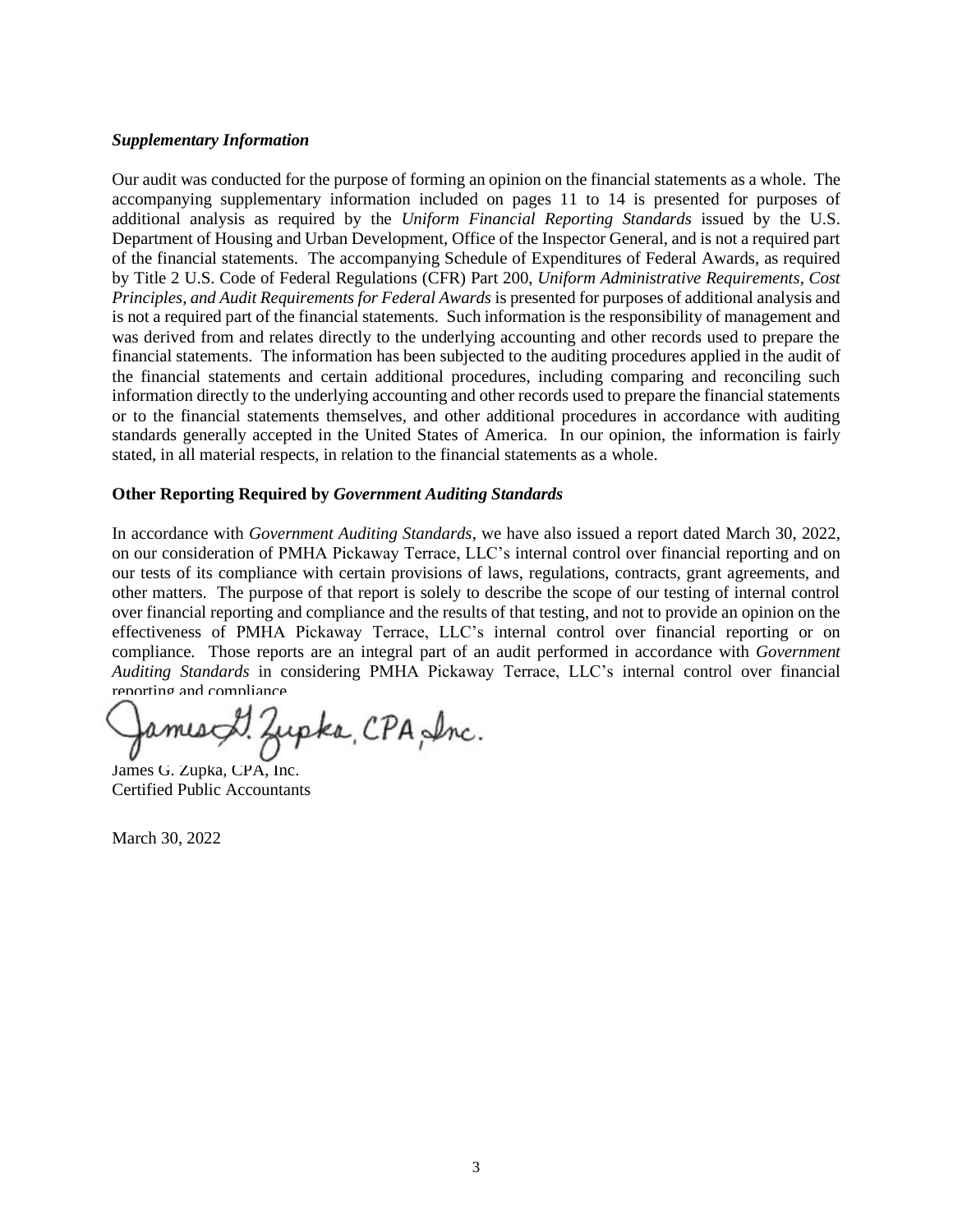### **PMHA PICKAWAY TERRACE, LLC HUD PROJECT 043-11258-NP-L8-WAH STATEMENT OF FINANCIAL POSITION DECEMBER 31, 2021**

| <b>ASSETS</b>                                                 |               |
|---------------------------------------------------------------|---------------|
| <b>Current Assets</b>                                         |               |
| Cash and Cash Equivalents                                     | \$<br>101,440 |
| Accounts Receivable                                           | 4,671         |
| Prepaid Expenses                                              | 20,242        |
| <b>Total Current Assets</b>                                   | 126,353       |
|                                                               |               |
| <b>Deposits Held</b>                                          |               |
| <b>Tenant Security Deposits</b>                               | 20,623        |
| <b>Funded Reserves</b>                                        |               |
| Replacement Reserve                                           | 280,513       |
| Taxes and Insurance                                           | 14,625        |
| <b>Total Funded Reserves</b>                                  | 295,138       |
| <b>Property and Equipment</b>                                 |               |
| Land and Improvements                                         | 241,512       |
| <b>Buildings and Improvements</b>                             | 3,518,352     |
| Maintenance Equipment and Vehicles                            | 115,029       |
|                                                               | 3,874,893     |
| Less: Accumulated Depreciation                                | (1,764,291)   |
| <b>Net Property and Equipment</b>                             | 2,110,602     |
|                                                               |               |
| <b>TOTAL ASSETS</b>                                           | \$2,552,716   |
| <b>LIABILITIES AND NET ASSETS</b>                             |               |
| <b>Current Liabilities</b>                                    |               |
| Accounts Payable                                              | \$<br>19,756  |
| <b>Accrued Interest</b>                                       | 8,069         |
| Mortgage Note Payable                                         | 40,160        |
| <b>Other Current Liabilities</b>                              | 3,097         |
| <b>Total Current Liabilities</b>                              | 71,082        |
|                                                               |               |
| <b>Deposits Held</b>                                          | 20,623        |
| <b>Tenant Security Deposits</b><br><b>Total Deposits Held</b> | 20,623        |
|                                                               |               |
| <b>Long-Term Debt</b>                                         |               |
| Mortgage Note Payable                                         | 2,501,368     |
| <b>Total Long-Term Debt</b>                                   | 2,501,368     |
| <b>Total Liabilities</b>                                      | 2,593,073     |
| <b>Net Assets (Deficit)</b>                                   | (40, 357)     |
| <b>TOTAL LIABILITIES AND NET ASSETS</b>                       | \$2,552,716   |

See accompanying notes to the financial statements.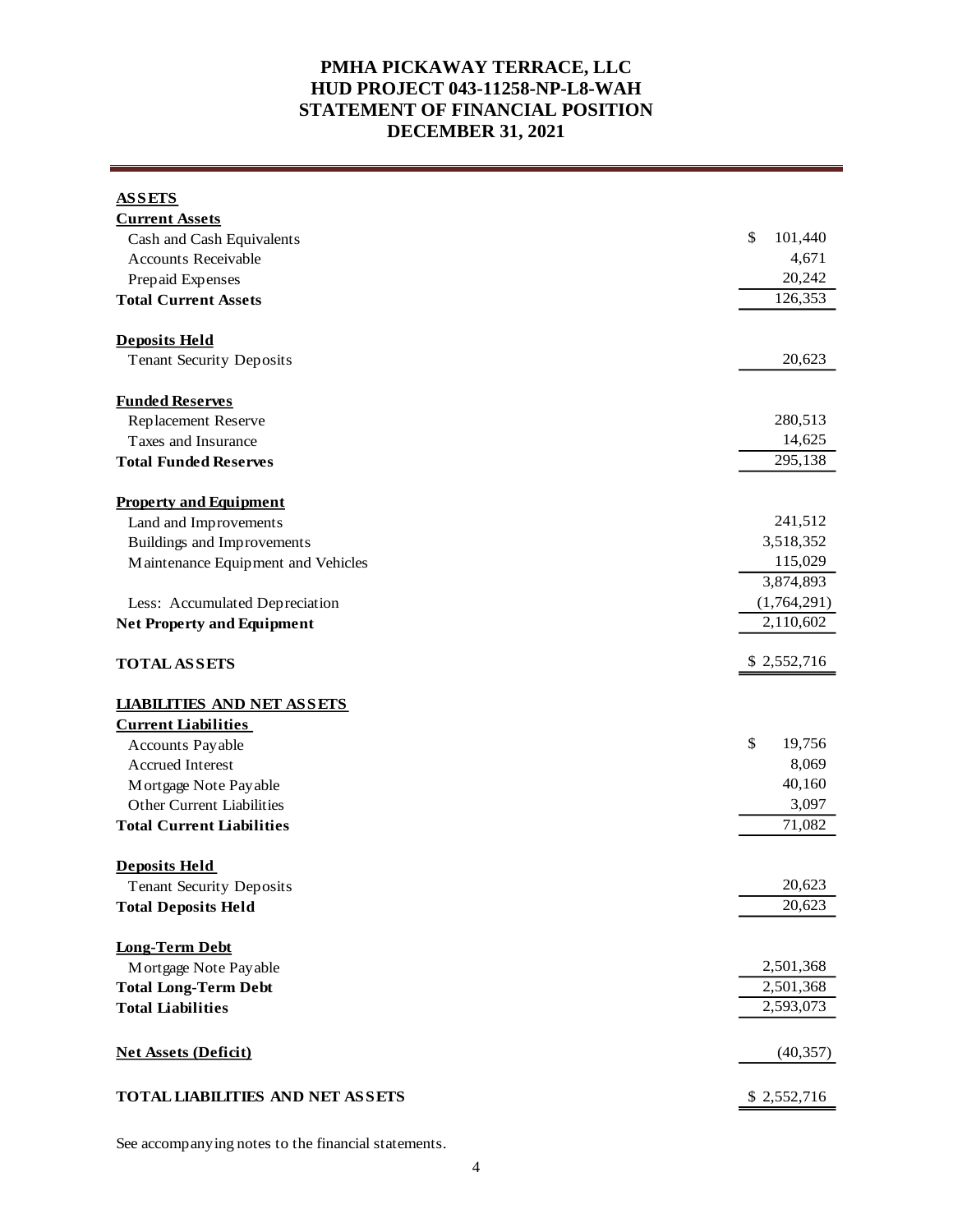### **PMHA PICKAWAY TERRACE, LLC HUD PROJECT 043-11258-NP-L8-WAH STATEMENT OF ACTIVITES AND CHANGES IN NET ASSETS FOR THE YEAR ENDED DECEMBER 31, 2021**

| <b>REVENUE</b>                   |              |           |
|----------------------------------|--------------|-----------|
| <b>Tenant Rents</b>              | $\mathbb{S}$ | 253,420   |
| <b>Rental Assistance</b>         |              | 339,550   |
| Interest Income                  |              | 33        |
| Laundry and Miscellaneous Income |              | 4,015     |
| Other Tenant Income              |              | 43        |
| <b>TOTAL INCOME</b>              |              | 597,061   |
| <b>EXPENSES</b>                  |              |           |
| Program Services:                |              |           |
| Operating and Maintenance        |              | 73,782    |
| <b>Utilities</b>                 |              | 139,094   |
| Taxes and Insurance              |              | 35,641    |
| Insurance on Mortgage Payable    |              | 97,634    |
| Depreciation                     |              | 81,546    |
| <b>Total Program Services</b>    |              | 427,697   |
| <b>Supporting Services:</b>      |              |           |
| Administrative Expenses          |              | 105,423   |
| <b>Total Supporting Services</b> |              | 105,423   |
| <b>TOTAL EXPENSES</b>            |              | 533,120   |
| Change in Net Assets             |              | 63,941    |
| Net Assets, Beginning of Year    |              | (70, 978) |
| Distribution                     |              | (33,320)  |
| NET DEFICIT, END OF YEAR         | \$           | (40, 357) |

See accompanying notes to the financial statements.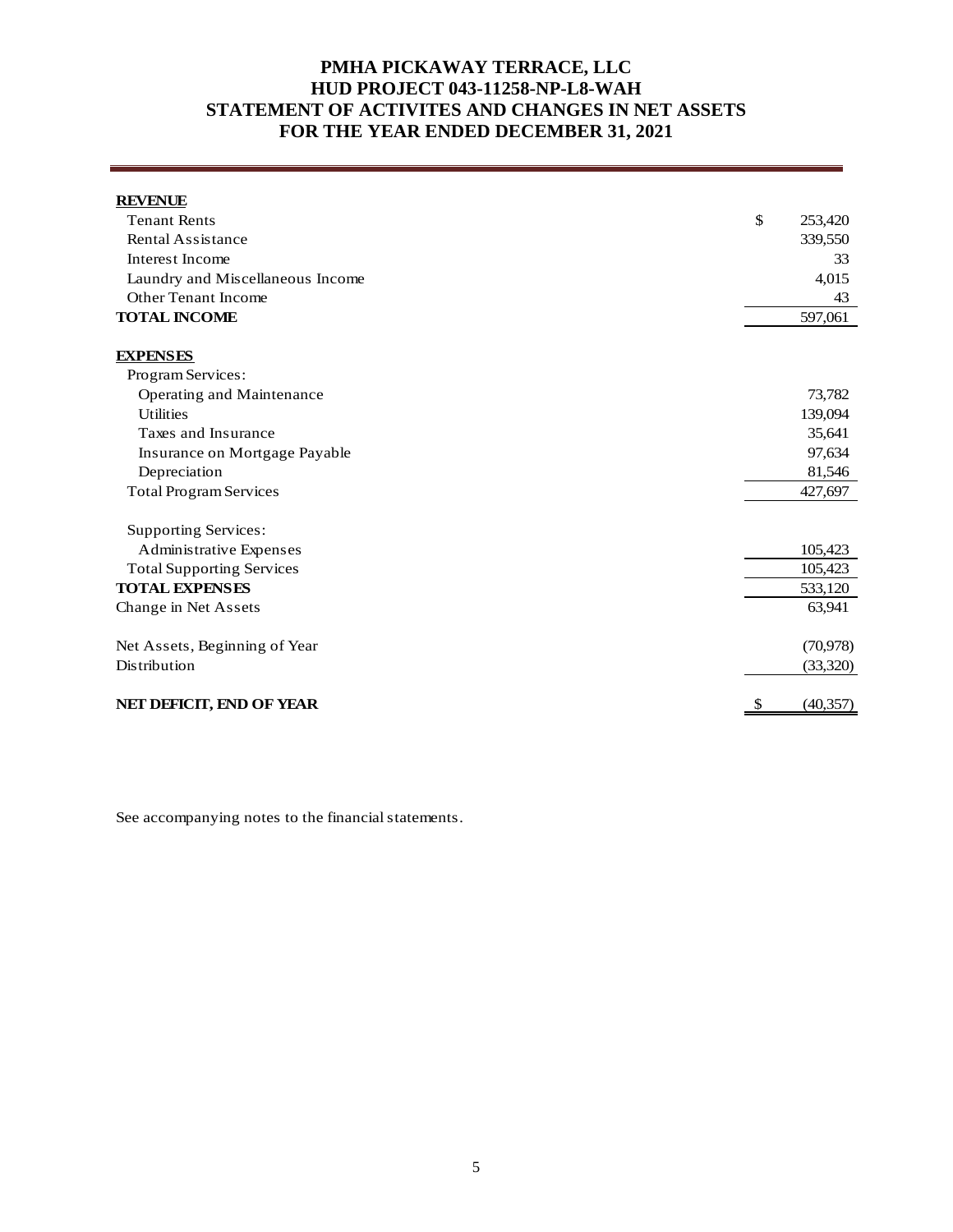### **PMHA PICKAWAY TERRACE, LLC HUD PROJECT 043-11258-NP-L8-WAH STATEMENT OF CASH FLOWS FOR THE YEAR ENDED DECEMBER 31, 2021**

| <b>Cash Flows from Operating Activities</b>              |               |
|----------------------------------------------------------|---------------|
| Rental Receipts                                          | \$<br>250,500 |
| <b>Rental Assistance</b>                                 | 339,550       |
| <b>Interest Receipts</b>                                 | 33            |
| Other Cash Receipts                                      | 4,298         |
| <b>Administrative Disbursements</b>                      | (102, 280)    |
| <b>Utilities Disbursements</b>                           | (139,094)     |
| Operating and Maintenance Disbursements                  | (71,909)      |
| Taxes and Insurance                                      | (35, 641)     |
| <b>Net Cash from Operating Activities</b>                | 245,457       |
| <b>Cash Flows from Investing Activities</b>              |               |
| Deposits to Reserves                                     | (36, 422)     |
| <b>Net Cash From Investing Activities</b>                | (36, 422)     |
| <b>Cash Flows from Financing Activities</b>              |               |
| Prinicpal Payments on Mortgages Payable                  | (38,660)      |
| Interest on Mortgage Payable                             | (97, 757)     |
| Distribution                                             | (33,320)      |
| <b>Net Cash From Financing Activities</b>                | (169, 737)    |
| Net Increase in Cash and Cash Equivalents                | 39,298        |
| Cash and Cash Equivalents at Beginning of Period         | 62,142        |
| Cash and Cash Equivalents at End of Year                 | \$<br>101,440 |
| <b>Reconciliation of Change in Net Assets to</b>         |               |
| <u><b>Net Cash Provided by Operating Activities:</b></u> |               |
| Change in Net Assets for the Year                        | \$<br>63,941  |
| Adjustments to Reconcile Change in Net Assets to         |               |
| Net Cash Provided by Operating Activities:               |               |
| Depreciation                                             | 81,546        |
| Interest Expense and Change in Interest Payable          | 97,757        |
| Changes in Assets and Liabilities:                       |               |
| <b>Accounts Receivable</b>                               | (2,920)       |
| Prepaid Expenses                                         | (133)         |
| Accounts Payable                                         | 2,006         |
| <b>Accrued Expenses</b>                                  | 3,020         |
| Tenant Security Deposits, Net                            | 240           |
| <b>Net Cash Provided by Operating Activities</b>         | \$<br>245.457 |

See accompanying notes to the financial statements.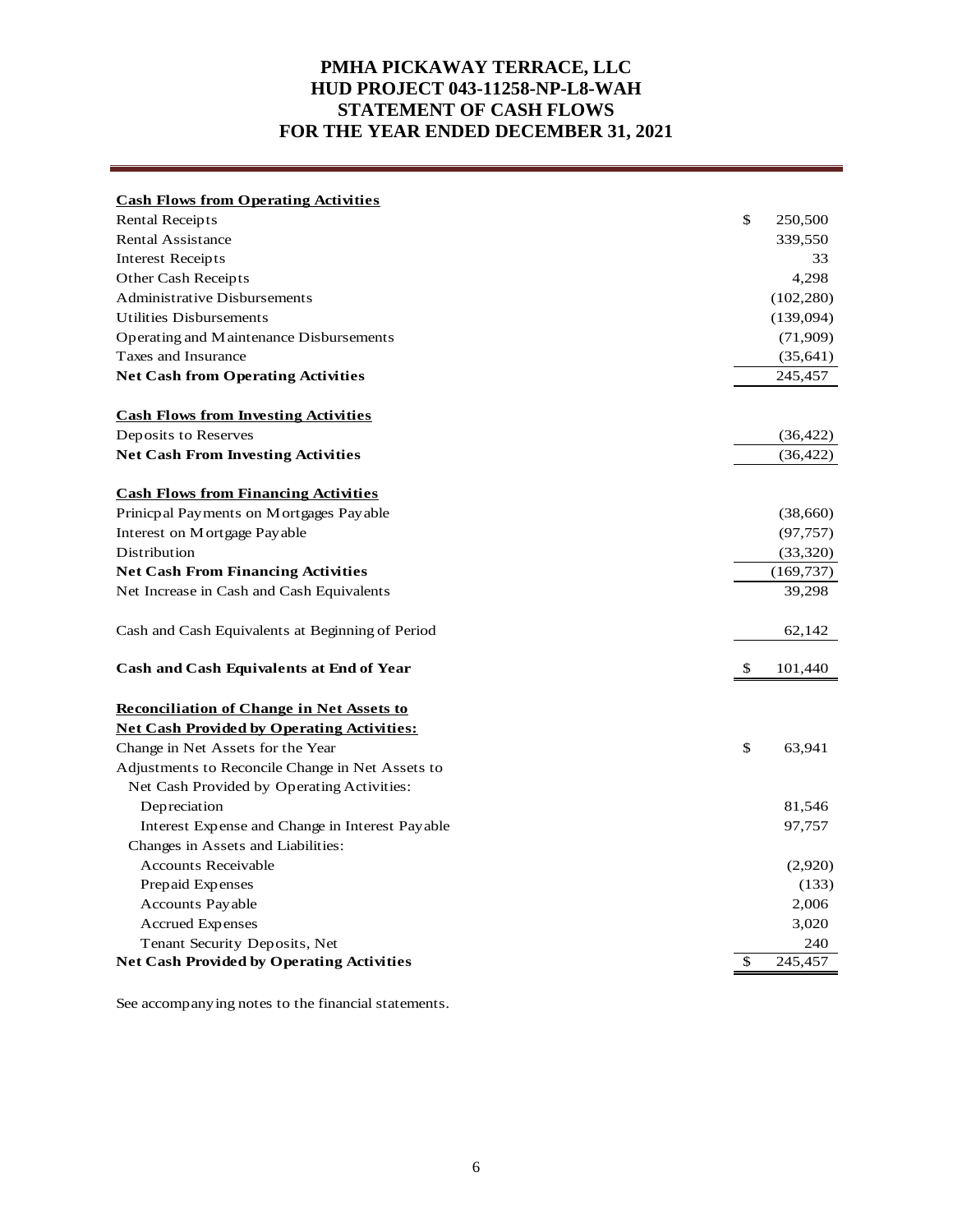### **PMHA PICKAWAY TERRACE, LLC HUD PROJECT 043-11258-NP-L8-WAH NOTES TO THE FINANCIAL STATEMENTS FOR THE YEAR ENDED DECEMBER 31, 2021**

### NOTE 1: **ORGANIZATION**

Pickaway Terrace, Inc. (the Corporation), the predecessor to PMHA Pickaway Terrace, LLC, was organized as a nonprofit corporation, owning real estate consisting of land and an apartment complex constructed in 1979 (the Project). The Corporation was located near Circleville, Ohio and provided housing primarily for senior citizens.

Management and the Board of Directors entered into an agreement to transition Pickaway Terrace, Inc. to become a subsidiary of Pickaway Metropolitan Housing Authority effective June 20, 2019. A new loan for 223(f) funding through the U.S. Department of Housing and Urban Development (HUD) was approved and closed on June 20, 2019. This new loan was used to refinance existing debt and allow for updates on the property. Concurrent with this refinancing and restructure, a new entity PMHA Pickaway Terrace, LLC (the LLC) was formed.

The Corporation had an ongoing Housing Assistance Payments Contract, effective in July 2019, with HUD, whereby HUD subsidized the Project to the extent of the fair market value of rents. The Housing Assistance Payments Contract was assumed by the new company which received \$339,550 during the year ended December 31, 2021. The duration of the original contract was twenty years.

### NOTE 2: **SUMMARY OF SIGNIFICANT ACCOUNTING POLICIES**

#### **Basis of Preparation**

The accompanying financial statements are presented using the accrual basis of accounting and in accordance with HUD guidelines. As a result, revenues are recorded in the period they are earned and expenses are recorded in the period they are incurred. Following are the more significant accounting policies adopted by the LLC.

#### **Property and Equipment**

The LLC uses the straight-line method of computing depreciation. The estimated useful lives of the assets used in calculating depreciation are as follows:

| <b>Buildings</b>       | 40 years     |
|------------------------|--------------|
| Vehicles and equipment | 3-7 years    |
| Land improvements      | $5-15$ years |

Expenditures for additions and major improvements that significantly extend the asset's life are capitalized, while expenditures for maintenance and repairs are expensed as incurred. When items of property and equipment are sold or retired, the related cost and accumulated depreciation are removed from the accounts and any gain or loss is included in the statement of activities and changes in net assets.

Property and equipment are reviewed for impairment whenever events or changes in circumstancesindicate that the carrying value of an asset or asset group may not be recoverable. An impairment loss would be recognized in the statement of activities and changes in net assets for the amount that the carrying value of an asset or asset group exceeds its fair value determined using applicable accounting standards. No impairments have been recorded.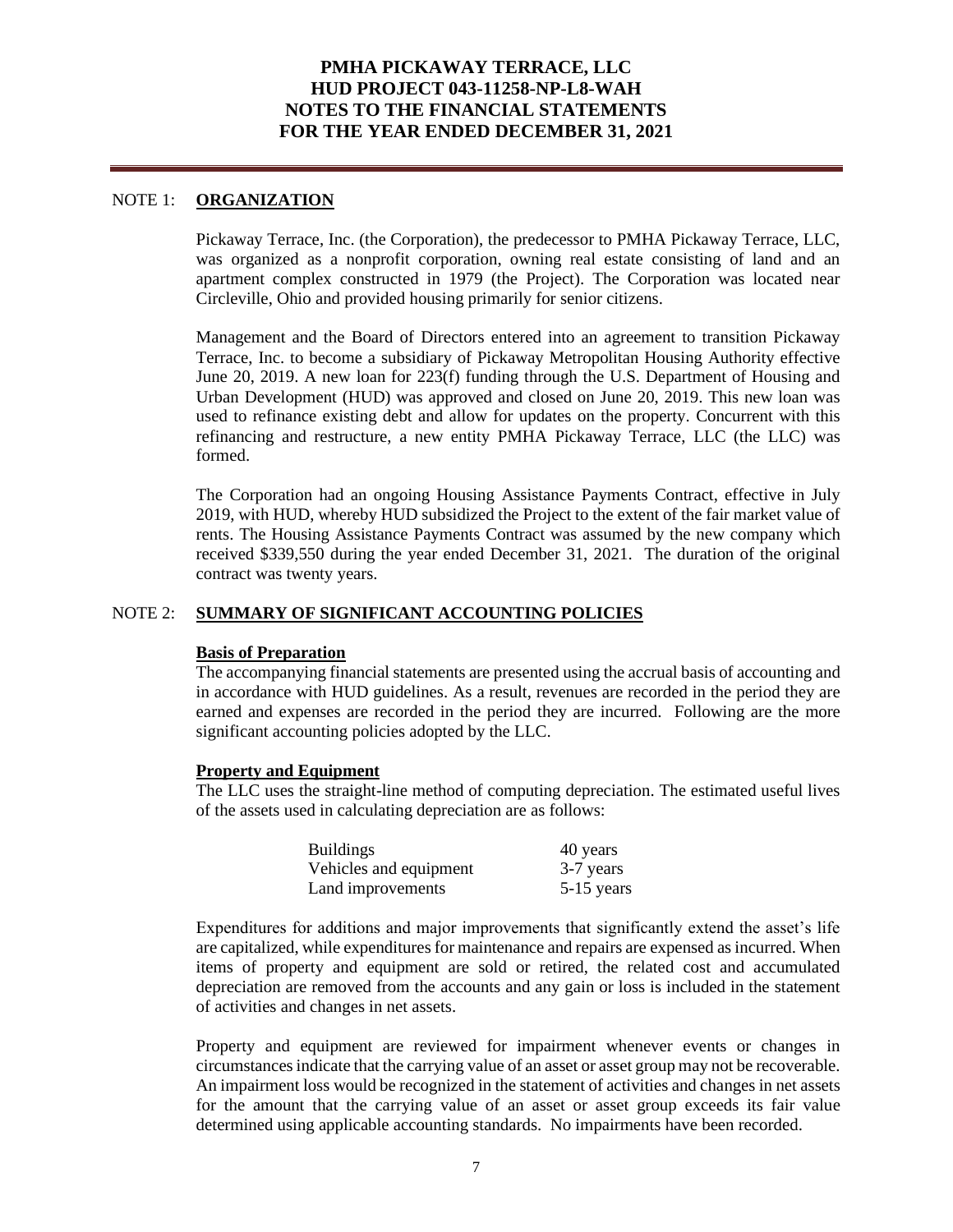### **PMHA PICKAWAY TERRACE, LLC HUD PROJECT 043-11258-NP-L8-WAH NOTES TO THE FINANCIAL STATEMENTS FOR THE YEAR ENDED DECEMBER 31, 2021 (CONTINUED)**

### NOTE 2: **SUMMARY OF SIGNIFICANT ACCOUNTING POLICIES** (Continued)

#### **Income Taxes**

The LLC is exempt from income taxes under Internal Revenue Code Section  $501(c)(3)$ . Accordingly, no provision for income taxes has been recorded in the accompanying financial statements.

### **Net Assets Without Donor Restrictions**

None of the LLC's net assets are subject to donor-imposed restrictions. Accordingly, all net assets are accounted for as net assets without donor restrictions.

#### **Revenue Recognition**

In accordance with Accounting Standards Update (ASU) No. 2014-09, *Revenue from Contracts with Customers,* the LLC recognizes revenue from tenant rent agreements in accordance with ASC 840 – *Leases*. Rental revenue is generated from base rents received through agreements with tenants and is recognized in the month earned as stated in the agreement.

Revenues from all other sources, primarily laundry, vending, and late charges, are recognized as the service is provided or the customer is charged. The LLC generally meets its performance obligations related to laundry and vending services immediately.

#### **Liquidity Management**

The LLC has \$106,111 of financial assets available within one year of the balance sheet date for general expenditure, consisting of cash and cash equivalents of \$101,440 and accounts receivable of \$4,671. None of the financial assets are subject to restrictions that make them unavailable for general expenditure within one year of the balance sheet date. The accounts receivable are subject to implied time restrictions but are expected to be collected within one year.

The LLC has funded reserves set aside for significant reoccurring expenses such as taxes, insurance, and major repair and maintenance projects. The LLC has a policy to structure its financial assets to be available as its general expenditures, liabilities, and other obligations come due.

### **Statement of Cash Flows**

For purposes of the Statement of Cash Flows, the LLC considers all unrestricted demand and time deposits that have a maturity date of three months or less to be cash equivalents.

#### **Use of Estimates**

The preparation of the financial statements in conformity with accounting principles generally accepted in the United States of America requires management to make estimates and assumptions that affect the amounts reported in the financial statements and accompanying notes. Although these estimates are based on management's knowledge of current events and actions it may undertake in the future, they may ultimately differ from actual results.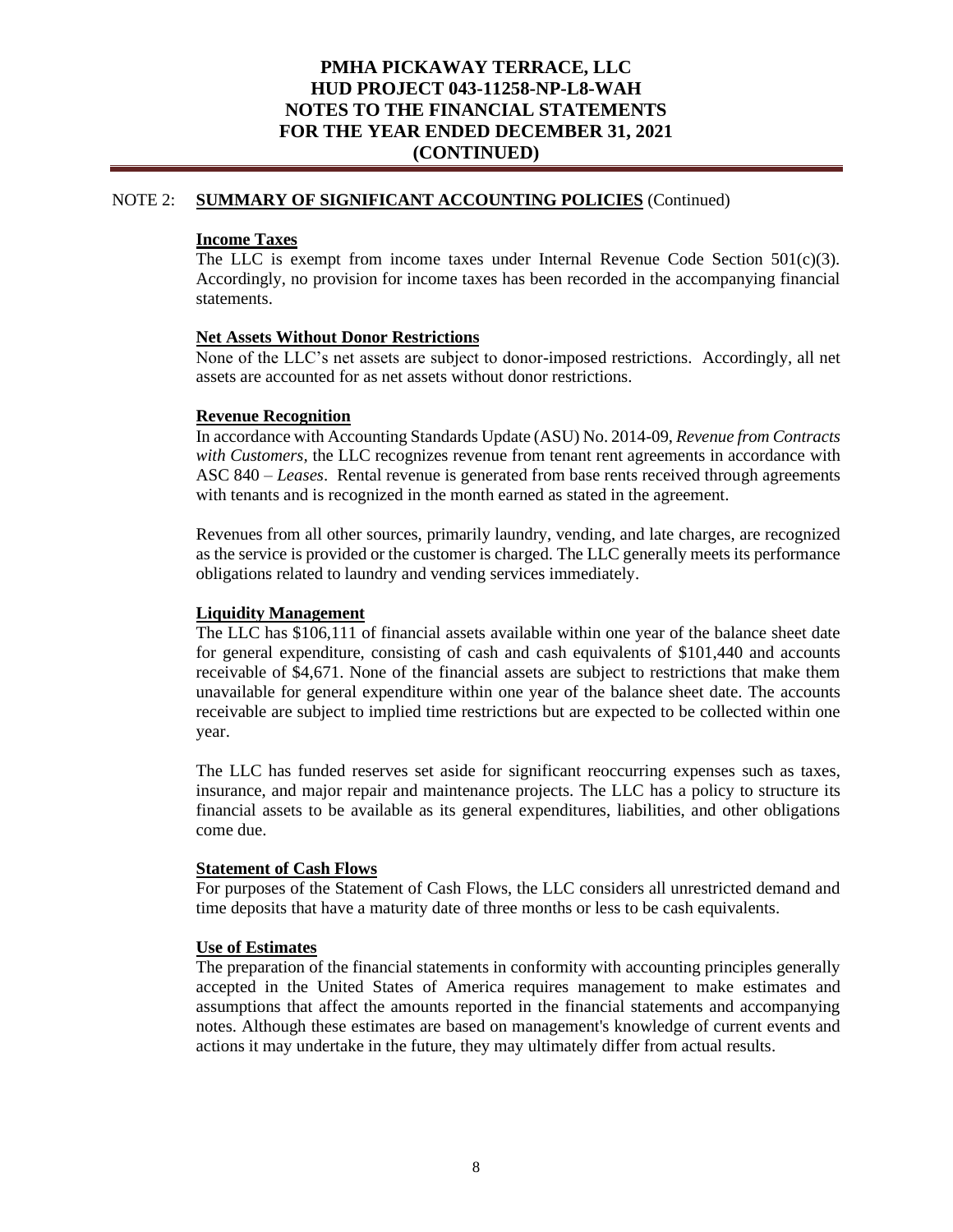### **PMHA PICKAWAY TERRACE, LLC HUD PROJECT 043-11258-NP-L8-WAH NOTES TO THE FINANCIAL STATEMENTS FOR THE YEAR ENDED DECEMBER 31, 2021 (CONTINUED)**

### NOTE 2: **SUMMARY OF SIGNIFICANT ACCOUNTING POLICIES** (Continued)

#### **Recent Accounting Standards**

In February 2016, the Financial Accounting Standards Board (FASB) issued ASU 2016-02, *Leases*. The GASB issued this ASU to increase transparency and comparability among organizations by recognizing lease assets and lease liabilities on the balance sheet and disclosing key information about leasing arrangements. The guidance is effective for periods beginning after December 15, 2021. The standard can be adopted either retrospectively to each prior reporting period presented or as a cumulative effect adjustment as of the date of adoption. The LLC is currently in the process of analyzing the information necessary to determine the impact of adopting this new guidance.

### NOTE 3: **MORTGAGE NOTE PAYABLE**

The LLC has a mortgage note payable to Centennial Mortgage, LLC with total principal outstanding at December 31, 2021 of \$2,541,528. The mortgage has a 35-year term and carries an interest rate of 3.81 percent. It is payable in monthly installments, including interest, of \$11,358 through July 2054 and is secured by the LLC's apartment building and other property in in Circleville, Ohio. This mortgage is guaranteed by HUD.

Current maturities of the mortgage note payable for the five years subsequent to December 31, 2021 and the aggregate thereafter approximate the following:

|                     | Principal    |  | Interest  |    | Total     |
|---------------------|--------------|--|-----------|----|-----------|
| 2022                | \$<br>40.160 |  | 96,135    | \$ | 136,295   |
| 2023                | 41,717       |  | 94,578    |    | 136,295   |
| 2024                | 43.334       |  | 92,961    |    | 136,295   |
| 2025                | 45,014       |  | 91,281    |    | 136,295   |
| 2026                | 46,760       |  | 89,535    |    | 136,295   |
| 2027 and thereafter | 2.324,543    |  | 1,559,837 |    | 3,884,380 |
| <b>Totals</b>       | 2.541.528    |  | 2,024,327 |    | 4,565,855 |

### NOTE 4: **CURRENT VULNERABILITY DUE TO CERTAIN CONCENTRATIONS**

The LLC's primary assets consists of a 60-unit apartment complex with operations concentrated in the multifamily real estate market, which is a heavily regulated environment. The operations are subject to the administrative directives, rules and regulations of federal, state and local regulatory agencies, including, but not limited to, the United States Department of Housing and Urban Development (HUD). Such administrative directives, rules, and regulations are subject to change by an Act of Congress or an administrative change mandated by HUD. Such changes may occur with little notice or inadequate funding to pay for the related cost, including the additional administrative burden, to comply with a change.

The United States and the State of Ohio declared a state of emergency in March 2020 due to the COVID-19 pandemic. The financial impact of COVID-19 and the ensuing emergency measures will likely impact subsequent periods of the LLC. The impact on the LLC's future operating costs and revenues cannot be estimated.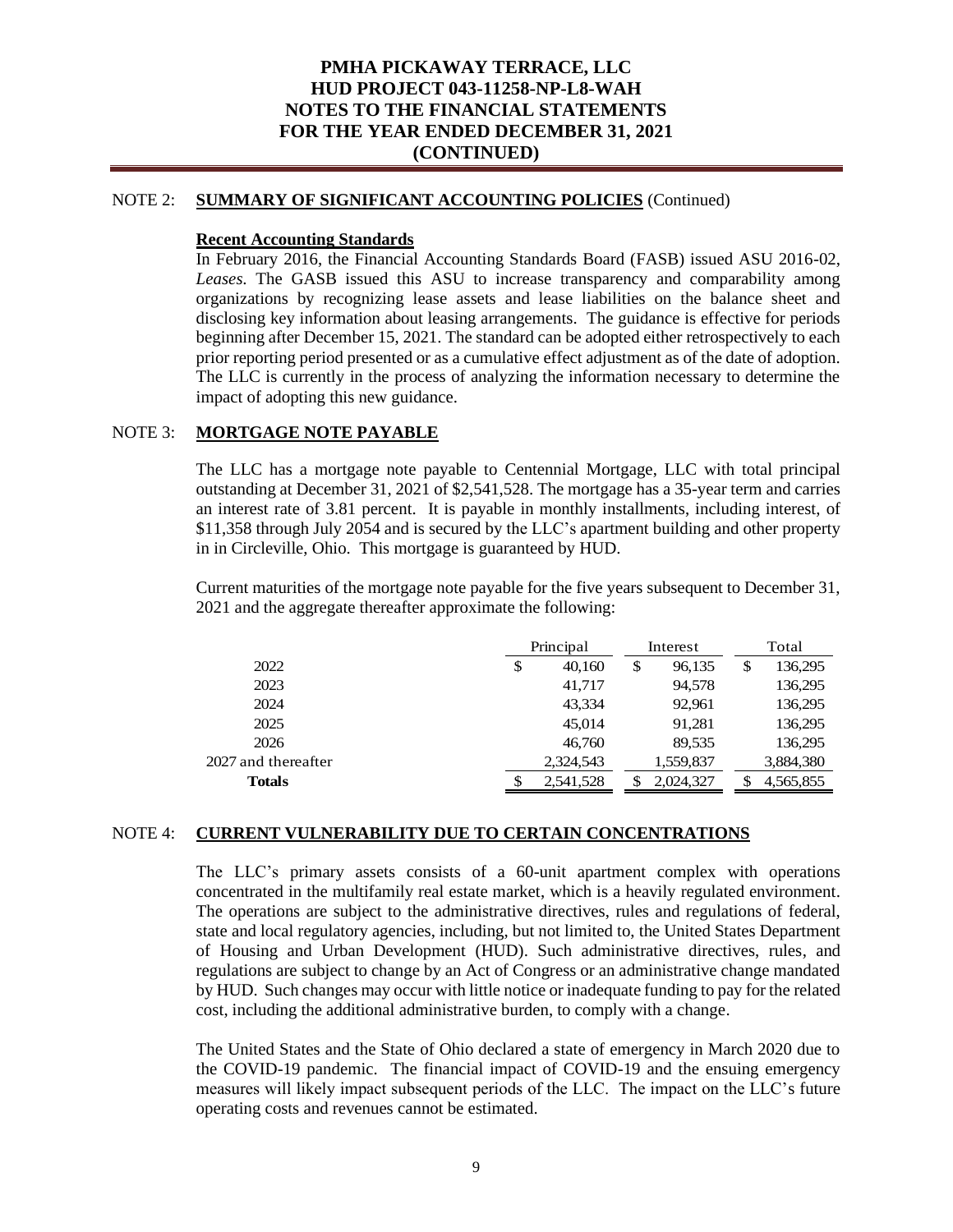### **PMHA PICKAWAY TERRACE, LLC HUD PROJECT 043-11258-NP-L8-WAH NOTES TO THE FINANCIAL STATEMENTS FOR THE YEAR ENDED DECEMBER 31, 2021 (CONTINUED)**

#### NOTE 5: **FUNDED RESERVES**

In accordance with the terms of the contract with HUD, the LLC is required to set aside certain amounts for the replacement of property and other project expenditures as approved by HUD. These reserves, which were \$295,138 at December 31, 2021, are held by the mortgage holder in separate accounts and generally are not available for operating purposes. During the year ended December 31, 2021, no amounts were released from these reserves.

#### NOTE 6: **SUBSEQUENT EVENTS**

Subsequent events were evaluated through March 30, 2022, which is the date the financial statements were available to be issued.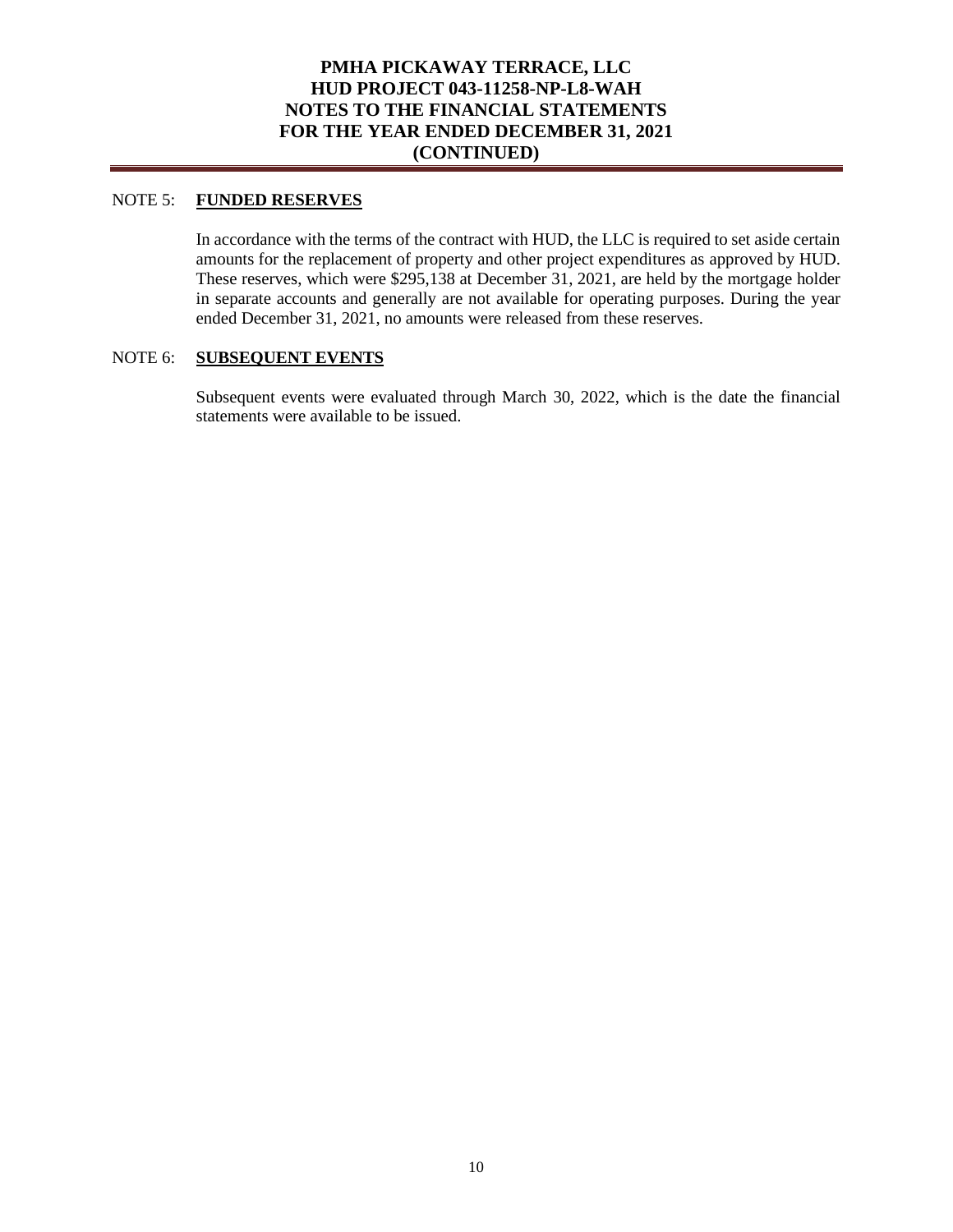### **PMHA PICKAWAY TERRACE, LLC HUD PROJECT 043-11258-NP-L8-WAH SUPPLEMENTARY INFORMATION REQUIRED BY HUD DECEMBER 31, 2021**

#### **STATEMENT OF NET POSITION**

| <b>ASSETS</b>      |                                            |                 |
|--------------------|--------------------------------------------|-----------------|
| 1120               | <b>Current Assets</b>                      | \$<br>101,440   |
| 1130               | Cash in Bank<br><b>Accounts Receivable</b> | 4,671           |
| 1240               | Prepaid Insurance and Other                | 20,242          |
|                    | <b>Total Current Assets</b>                | 126,353         |
|                    |                                            |                 |
|                    | <b>DEPOSITS HELD</b>                       |                 |
| 1199               | <b>Tenant Security Deposits</b>            | 20,623          |
|                    | <b>FUNDED RESERVES</b>                     |                 |
| 1321               | Replacement Reserve                        | 280,513         |
| 1350               | Taxes and Insurance                        | 14,625          |
|                    | <b>Total Funded Reserves</b>               | 295,138         |
|                    | <b>Property and Equipment</b>              |                 |
| 1410               | Land                                       | 241,512         |
| 1420               | Building and Equipment                     | 3,518,352       |
| 1460               | Furniture and Fixtures                     | 108,388         |
| 1470               | Maintenance Equipment                      | 6,641           |
|                    |                                            | 3,874,893       |
| 4100               | Less: Accumulated Depreciation             | (1,764,291)     |
|                    | <b>Net Property and Equipment</b>          | 2,110,602       |
|                    |                                            | \$<br>2,552,716 |
|                    | <b>TOTAL ASSETS</b>                        |                 |
|                    | <b>LIABILITIES AND NET DEFICIT</b>         |                 |
|                    | <b>Current Liabilities</b>                 |                 |
| 2110               | <b>Accounts Payable</b>                    | \$<br>19,756    |
| 2120               | <b>Accrued Wages Payable</b>               | 3,097           |
| 2130               | <b>Accrued Interest</b>                    | 8,069           |
| 2330               | Mortgage Note Payable                      | 40,160          |
|                    | <b>Total Current Liabilities</b>           | 71,082          |
|                    | <b>Deposits Held</b>                       |                 |
| 2191               | <b>Tenant Security Deposits</b>            | 20,623          |
|                    | <b>Total Deposits Held</b>                 | 20,623          |
|                    | <b>Long-Term Liabilities</b>               |                 |
| 2320               | Mortgage Note Payable                      | 2,501,368       |
|                    | <b>Total Liabilities</b>                   | 2,593,073       |
|                    |                                            |                 |
|                    |                                            |                 |
| <b>Net Deficit</b> |                                            |                 |
|                    | 3210 Deficiency from Operations            | (40, 357)       |
|                    | <b>Total Net Deficit</b>                   | (40, 357)       |

See Independent Auditor's Report.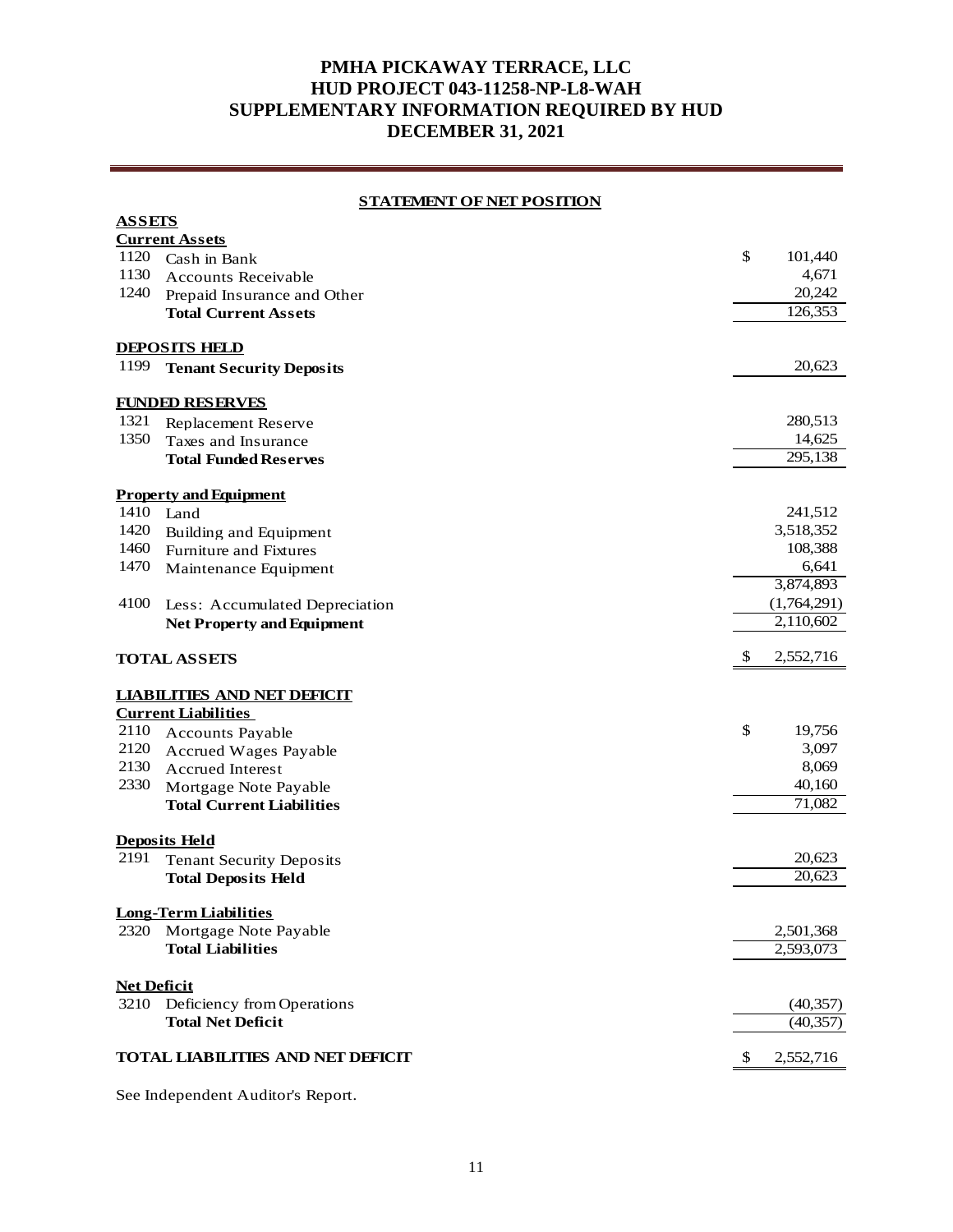# **PMHA PICKAWAY TERRACE, LLC HUD PROJECT 043-11258-NP-L8-WAH SUPPLEMENTARY INFORMATION REQUIRED BY HUD FOR THE YEAR ENDED DECEMBER 31, 2021 (CONTINUED)**

### **STATEMENT OF ACTIVITIES**

|      | <b>RENT REVENUE</b>                        |                |
|------|--------------------------------------------|----------------|
| 5120 | Apartments or Member Carrying Charges (Co- | \$.<br>255,770 |
| 5121 | <b>Tenant Assistance Payments</b>          | 339,550        |
| 5220 | Vacancies                                  | (2,350)        |
|      | <b>Total Rent Revenue</b>                  | 592,970        |
|      | <b>FINANCIAL REVENUE</b>                   |                |
| 573  | Revenue from Investments - Miscellaneous   | 33             |
|      | <b>Total Financial Revenue</b>             | 33             |
|      | <b>OTHER REVENUE</b>                       |                |
| 5910 | Laundry and Vending                        | 4,015          |
| 5920 | <b>Tenant Charges</b>                      | 43             |
|      | <b>Total Other Revenue</b>                 | 4,058          |
|      | <b>TOTAL REVENUE</b>                       | 597,061        |

See Independent Auditor's Report.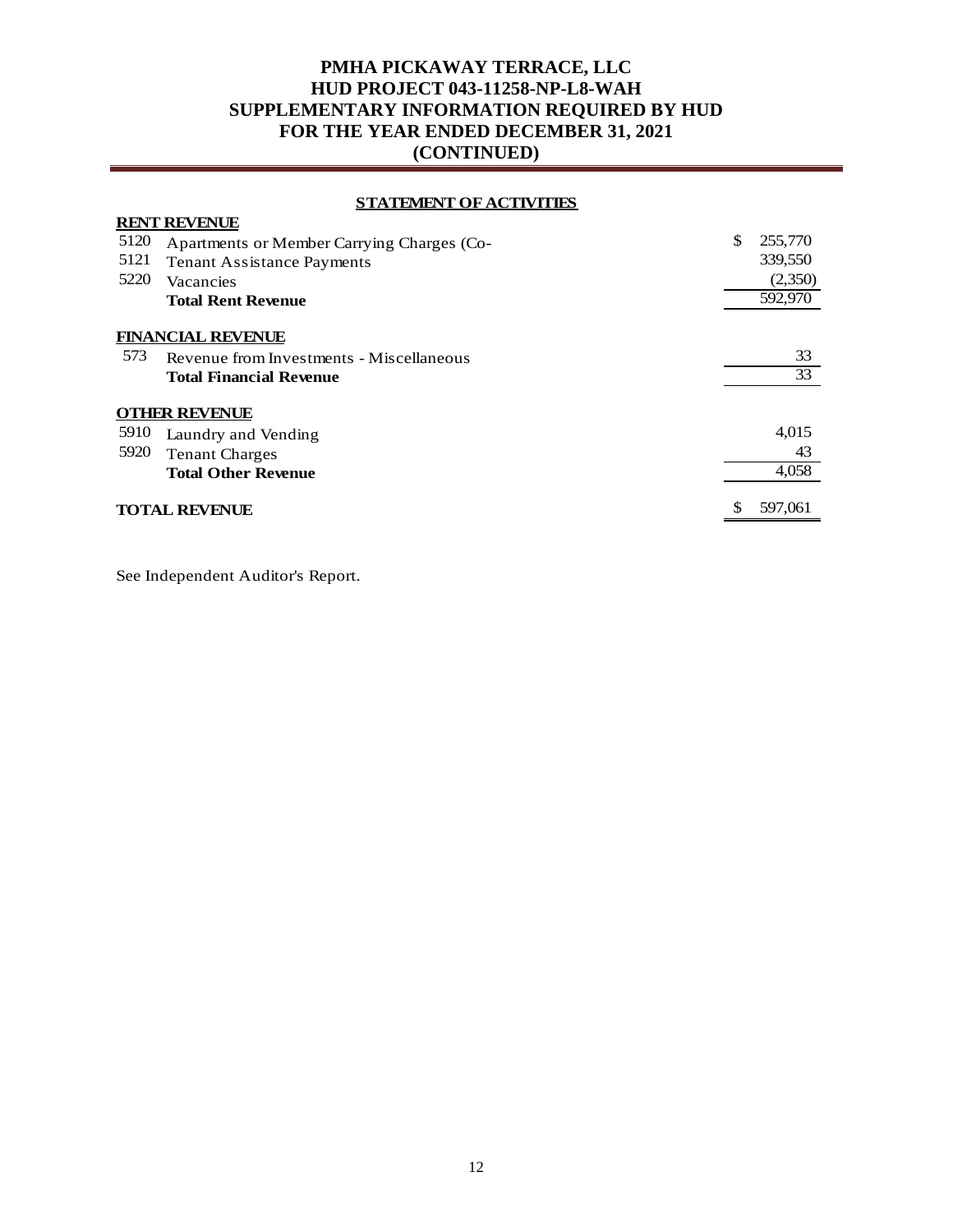### **PMHA PICKAWAY TERRACE, LLC HUD PROJECT 043-11258-NP-L8-WAH SUPPLEMENTARY INFORMATION REQUIRED BY HUD FOR THE YEAR ENDED DECEMBER 31, 2021 (CONTINUED)**

### **STATEMENT OF ACTIVITIES**

(Continued)

| <b>EXPENSES</b> |                                                  |                 |
|-----------------|--------------------------------------------------|-----------------|
| <b>Adm</b>      |                                                  |                 |
| 6210            | Advertising                                      | \$<br>649       |
| 6310            | <b>Office Salaries</b>                           | 35,132          |
| 6311            | Office Supplies                                  | 954             |
| 6320            | Management                                       | 30,240          |
| 6330            | Manager or Superintendent Salaries               | 2,400           |
| 6340            | Legal Expenses (Project)                         | 304             |
| 6350            | Auditing Expenses (Project)                      | 6,030           |
| 6360            | Telephone and Answering Service                  | 7,102           |
| 6370            | <b>Bad Debt Expense</b>                          | 298             |
| 6390            | Miscellaneous                                    | 5,723           |
|                 | <b>Total Administrative Expenses</b>             | 88,832          |
|                 | <b>Utilities Expense</b>                         |                 |
|                 | 6450 Electricity (Light and Miscellaneous Power) | 74,296          |
| 6451            | Water                                            | 64,798          |
|                 | <b>Total Utilities Expense</b>                   | 139,094         |
|                 | <b>Operating and Maintenance Expense</b>         |                 |
| 6517            | Janitor and Cleaning Contract                    | 7,740           |
| 6519            | Exterminating Payroll/Contract                   | 110             |
| 6525            | Garbage and Trash Removal                        | 5,208           |
| 6537            | Grounds Contract                                 | 10,800          |
| 6540            | Repairs-Payroll                                  | 30,254          |
| 6541            | Repairs-Material                                 | 8,059           |
| 6542            | Repairs-Contract                                 | 5,481           |
|                 | <b>Total Operating and Maintenance Expense</b>   | 67,652          |
|                 | <b>Taxes and Insurance</b>                       |                 |
|                 | 6720 Property and Liability Insurance (Hazard)   | 35,641          |
| 6723            | Health Insurance and Other Benfits               | 22,721          |
|                 | <b>Total Taxes and Insurance</b>                 | 58,362          |
|                 | <b>Financial Expenses</b>                        |                 |
| 6820            | Interest on Mortgage Payable                     | 97,634          |
|                 | <b>Total Financial Expenses</b>                  | 97,634          |
|                 | <b>Total Expenses Before Depreciation</b>        | 451,574         |
|                 |                                                  |                 |
|                 | Change in Net Assets Before Depreciation         | 145,487         |
|                 | 6600 Depreciation                                | 81,546          |
|                 | <b>Change in Net Assets After Depreciation</b>   | 63,941          |
|                 |                                                  |                 |
|                 | Net Assets, January 1, 2021                      | (70, 978)       |
| 3210            | Distribution                                     | (33,320)        |
|                 | Net Deficit, December 31, 2021                   | \$<br>(40, 357) |
|                 |                                                  |                 |

See Independent Auditor's Report.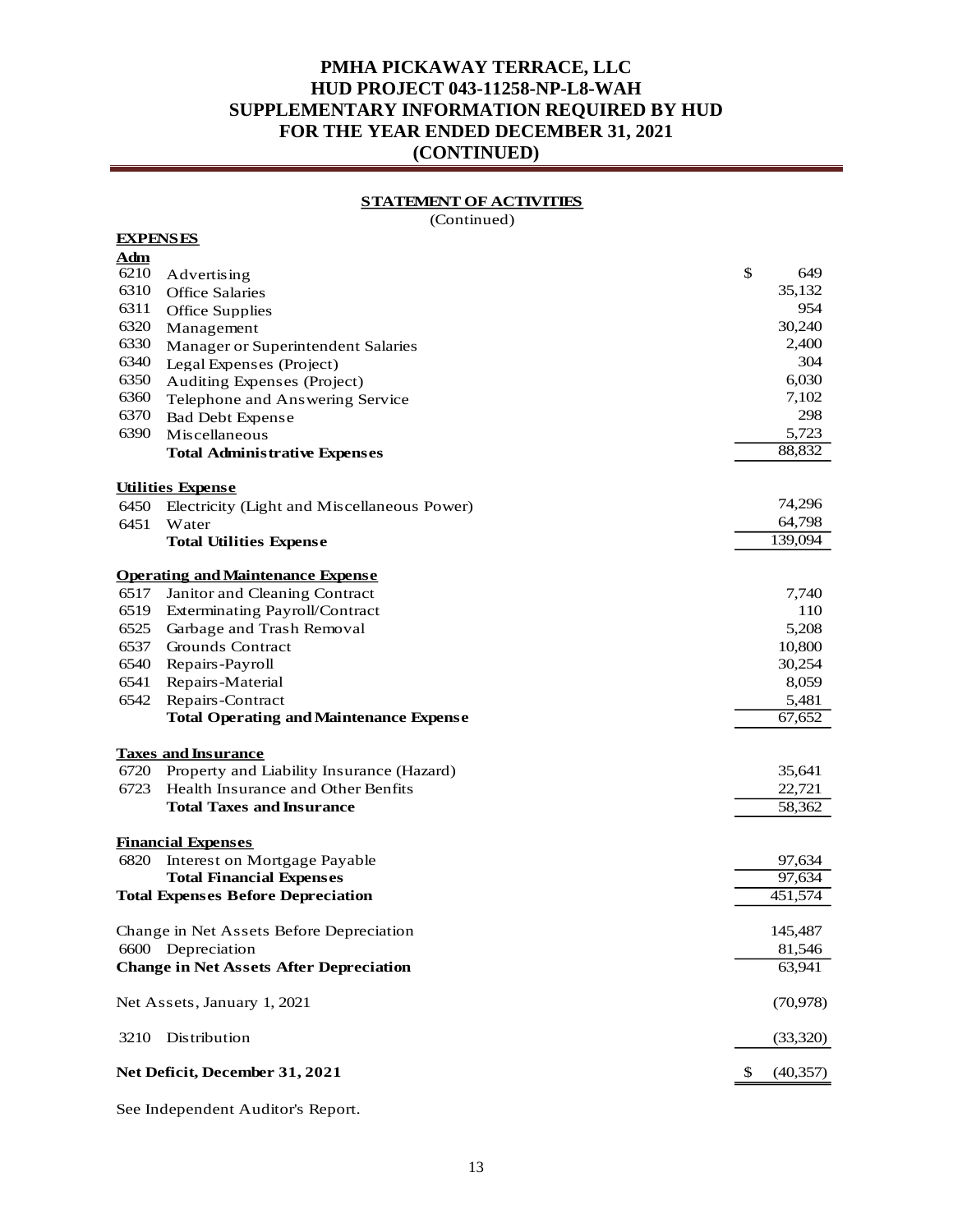### **PMHA PICKAWAY TERRACE, LLC HUD PROJECT 043-11258-NP-L8-WAH SUPPLEMENTARY INFORMATION REQUIRED BY HUD FOR THE YEAR ENDED DECEMBER 31, 2021 (CONTINUED)**

### **SCHEDULE OF RESERVE FUNDING**

In accordance with the provisions of the regulatory agreement, these funds are held in a separate account and are generally not available for use in operations. As part of the change in ownership and funding arrangement, the LLC initiated new reserve funds in the period. Following is a summary of the activity in the accounts (balance includes escrow for taxes and insurance):

| Balance, December 31, 2020                  | \$<br>244.091 |
|---------------------------------------------|---------------|
| Add:<br>Reserve Deposits<br>Interest Income | 36,396<br>26  |
| Less: Reserve Disbursements                 | $\mathbf{0}$  |
| Balance, December 31, 2021                  | 280,513       |

### **SCHEDULE OF PROPERTY AND EQUIPMENT**

|                                                                                 | Balance<br>1/1/2021             | Additions |  | Deductions |  | Balance<br>12/31/2021           |
|---------------------------------------------------------------------------------|---------------------------------|-----------|--|------------|--|---------------------------------|
| Land and Improvements<br><b>Buildings</b><br>Maintenance Equipment and Vehicles | 241,512<br>3,518,352<br>115.029 | \$.       |  |            |  | 241,512<br>3,518,352<br>115.029 |
| <b>Total Assets</b>                                                             | 3,874,893                       | \$        |  |            |  | 3.874.893                       |

|                                       | <b>Accumulated Depreciation</b> |           |    |           |    |                  |  |            |  |                |  |
|---------------------------------------|---------------------------------|-----------|----|-----------|----|------------------|--|------------|--|----------------|--|
|                                       |                                 | Balance   |    |           |    |                  |  | Balance    |  | Net Book Value |  |
|                                       |                                 | 1/1/2021  |    | Additions |    | <b>Deletions</b> |  | 12/31/2021 |  | 12/31/2021     |  |
| Land and Improvements                 |                                 | 64.275    | \$ | 2.469     | \$ |                  |  | 66,744     |  | 174,768        |  |
| <b>Buildings</b>                      |                                 | 1,519,080 |    | 76,305    |    |                  |  | 1,595,385  |  | 1,922,967      |  |
| Maintenance Equipment and Vehicles    |                                 | 99.390    |    | 2,772     |    |                  |  | 102.162    |  | 12,867         |  |
| <b>Total Accumulated Depreciation</b> |                                 | .682.745  |    | 81,546    |    |                  |  | 1.764.291  |  | 2,110,602      |  |

#### **COMPUTATION OF SURPLUS CASH, DISTRIBUTIONS, AND RESIDUAL RECEIPTS - ANNUAL**

| Cash                                | S | 122,063 |
|-------------------------------------|---|---------|
| <b>Current Obligations:</b>         |   |         |
| Accounts Payable Due Within 30 Days |   | 19,710  |
| Mortgage Payment                    |   | 11,358  |
| <b>Other Current Liabilities</b>    |   | 3,143   |
| Replacement Reserve Due in 30 Days  |   | 3,066   |
| <b>Tenant Security Deposits</b>     |   | 20,623  |
| <b>Total Current Obligatoins</b>    |   | 57,900  |
| <b>Surplus Cash</b>                 |   | 64.163  |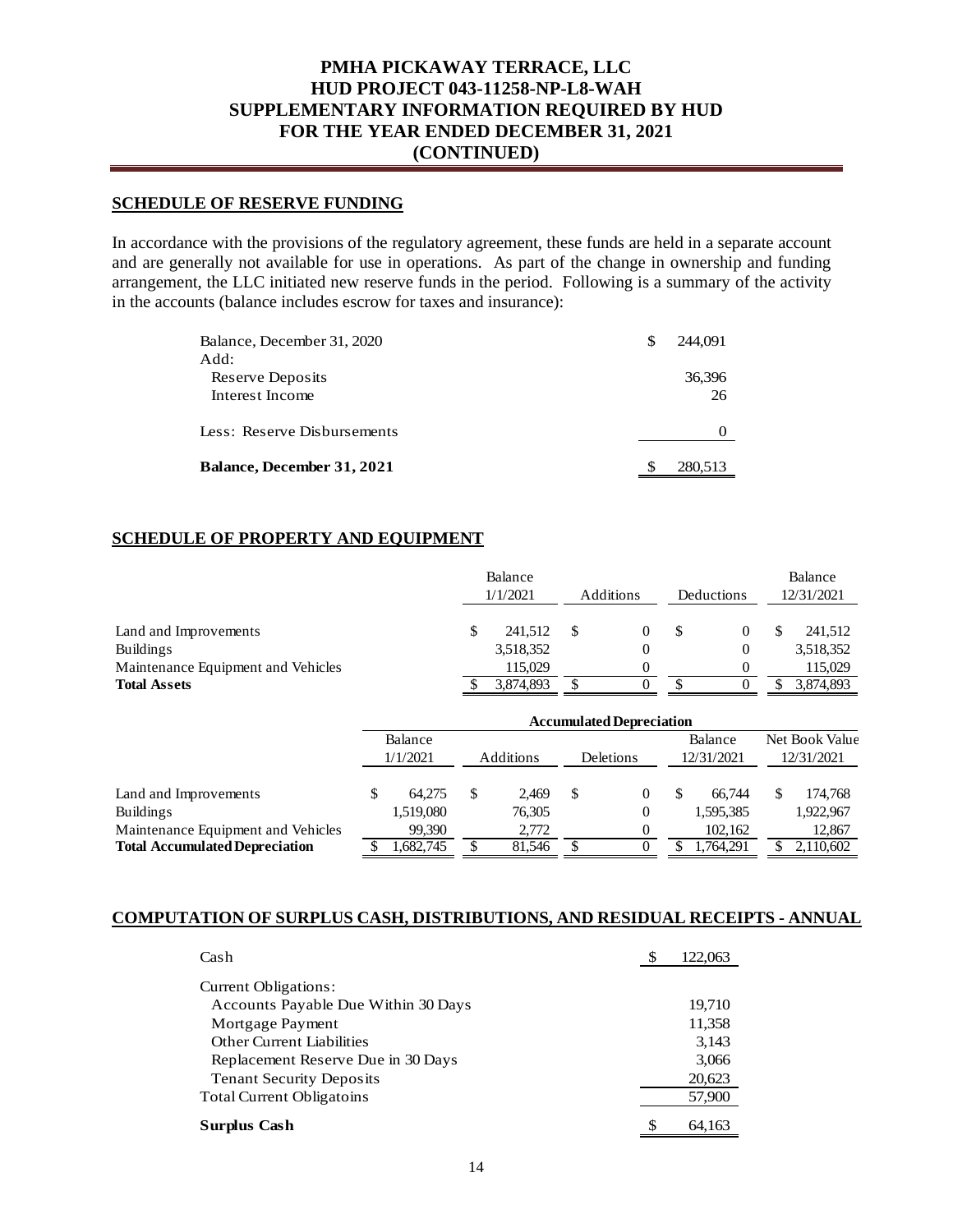### **PMHA PICKAWAY TERRACE, LLC HUD PROJECT 043-11258-NP-L8-WAH SCHEDULE OF EXPENDITURES OF FEDERAL AWARDS FOR THE YEAR ENDED DECEMBER 31, 2021**

| <b>Federal Grantor/</b><br><b>Pass-Trhough Grantor/</b><br>Program Title | <b>Assistance</b><br>Listing<br><b>Number</b> | Federal<br><b>Expenditures</b> |  |
|--------------------------------------------------------------------------|-----------------------------------------------|--------------------------------|--|
| U.S. Department of Housing and Urban Development                         |                                               |                                |  |
| Mortgage Insurance for the Purchase or Refinancing of                    |                                               |                                |  |
| Existing Multifamily Housing Projects - Section 223(f)                   | $14.155*$                                     | 2,580,188<br>-S                |  |
| Total ALN #14.155                                                        |                                               | 2,580,188                      |  |
| Section 8 Project-Based Cluster:                                         |                                               |                                |  |
| <b>Section 8 Housing Assistance Programs</b>                             | 14.195                                        | 339,550                        |  |
| <b>Total Section 8 Project-Based Cluster</b>                             |                                               | 339,550                        |  |
| <b>Total U.S. Department of Housing and Urban Development</b>            |                                               | 2,919,738                      |  |
| <b>Total Expenditures of Federal Awards</b>                              |                                               | 2,919,738                      |  |

\* The Section 223(f) Mortgage Insurance represents the outstanding loan balance at January 1, 2021.

See accompanying notes to the Schedule of Expenditures of Federal Awards.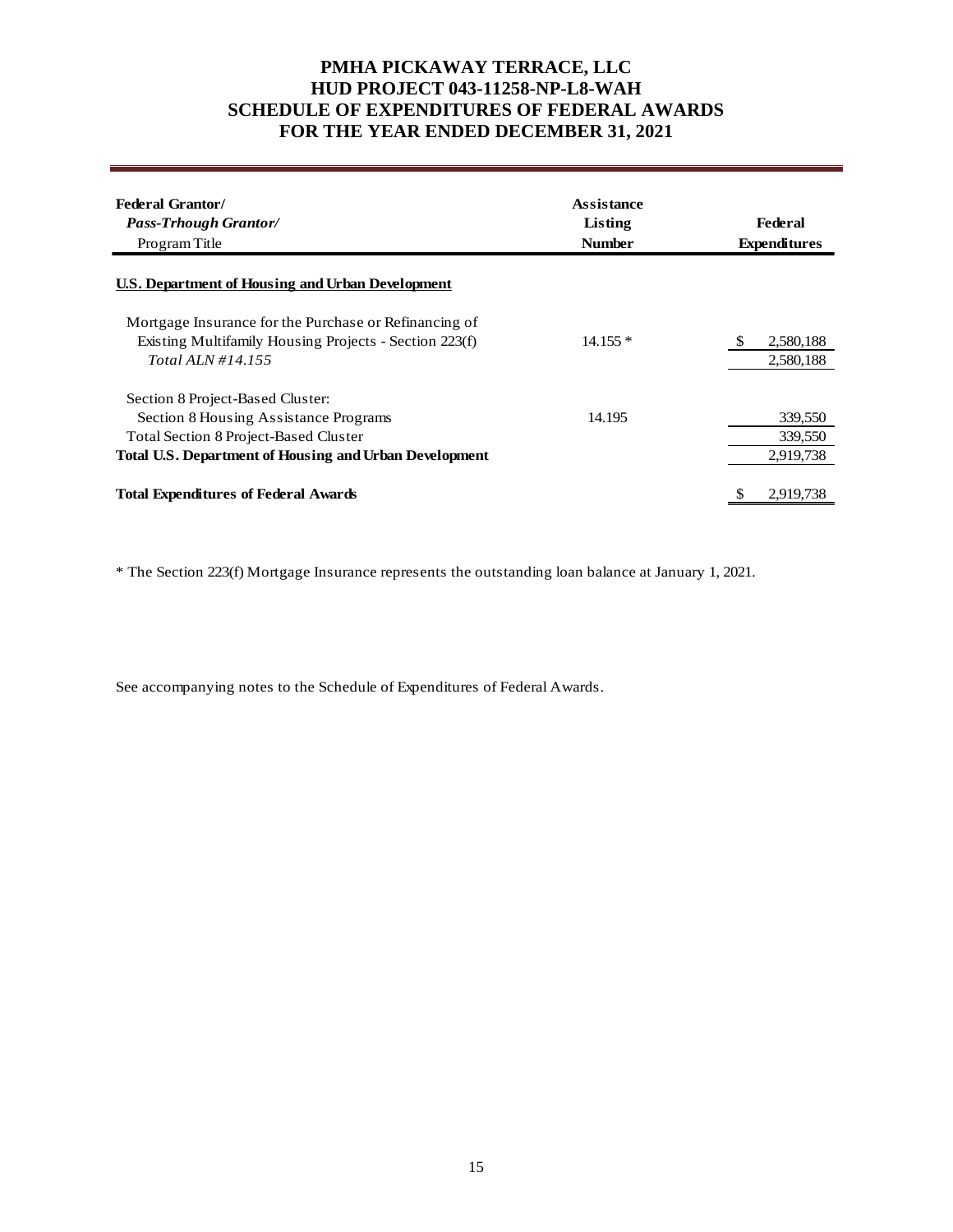### **PMHA PICKAWAY TERRACE, LLC HUD PROJECT 043-11258NP-L8-WAH NOTES TO THE SCHEDULE OF EXPENDITURES OF FEDERAL AWARDS FOR THE YEAR ENDED DECEMBER 31, 2021**

### NOTE 1: **BASIS OF PRESENTATION**

The accompanying Schedule of Expenditures of Federal Awards includes the federal grant activity of PMHA Pickaway Terrace, LLC, HUD Project 043-11258-NP-L8-WAH, under programs of the federal government for the year ended December 31, 2021. The information in this Schedule is presented in accordance with the requirements of Title 2 U.S. *Code of Federal Regulations* Part 200, *Uniform Administrative Requirements, Cost Principles, and Audit Requirements for Federal Awards* (Uniform Guidance). Because the Schedule presents only a selected portion of the operations of PMHA Pickaway Terrace, LLC, it is not intended to and does not present the financial position, changes in net assets, or cash flows of PMHA Pickaway Terrace, LLC.

### NOTE 2: **SUMMARY OF SIGNIFICANT ACCOUNTING POLICIES**

Expenditures reported on the Schedule are reported on the accrual basis of accounting. Such expenditures are recognized following the cost principles contained in the Uniform Guidance, wherein certain types of expenditures are not allowable or are limited as to reimbursement.

#### NOTE 3: **INDIRECT COST RATE**

PMHA Pickaway Terrace, LLC has elected not to use the 10 percent de minimis indirect cost rate allowed under the Uniform Guidance.

### NOTE 4: **LOAN BALANCE OUTSTANDING**

The outstanding loan balance for the Mortgage Program for the Purchase or Refinancing of Existing Multifamily Housing Projects – Section  $223(f) - ALN$  #14.155 was \$2,541,528 at December 31, 2021.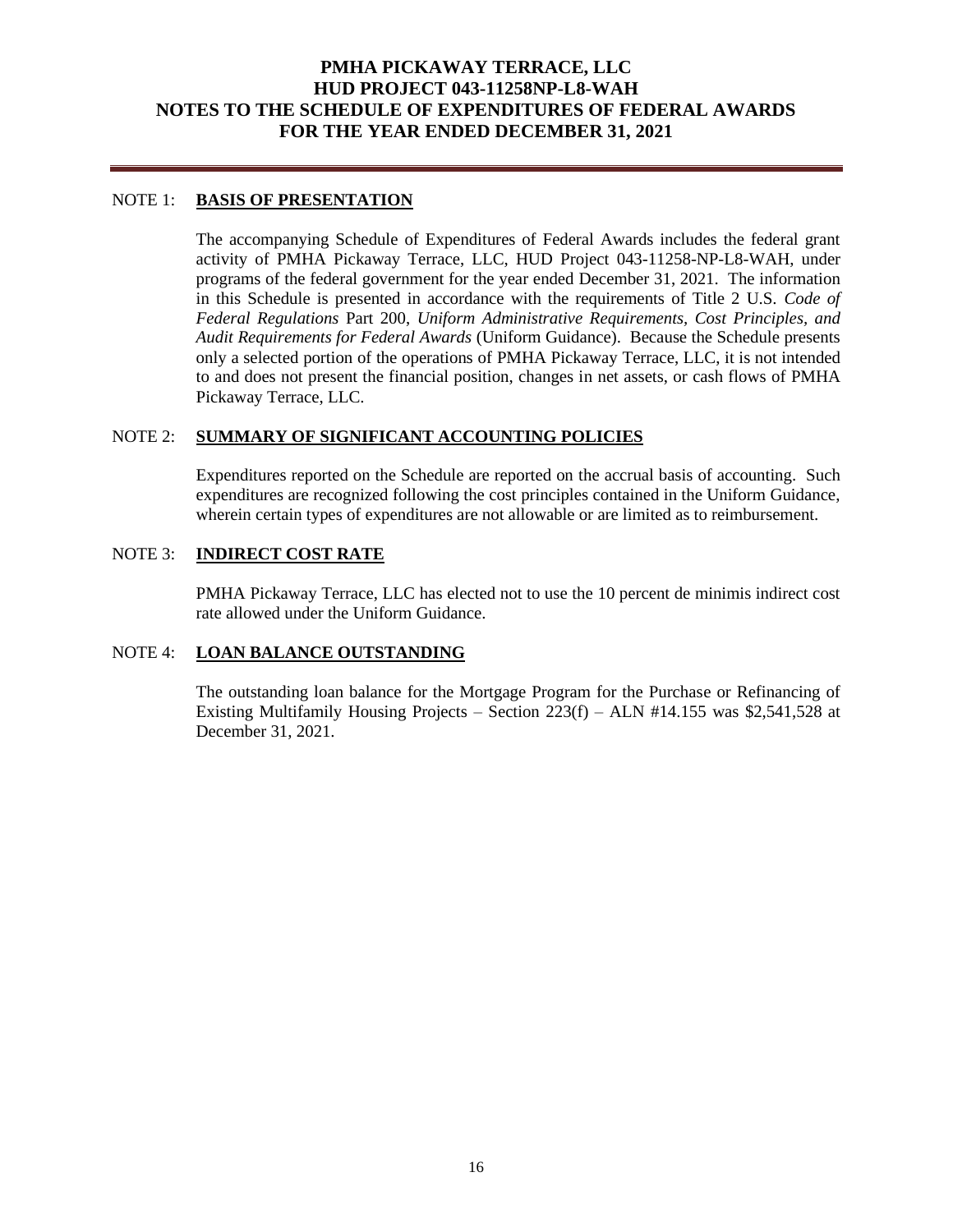# **JAMES G. ZUPKA, C.P.A., INC.**

*Certified Public Accountants 5240 East 98th Street Garfield Hts., Ohio 44125*

Member American Institute of Certified Public Accountants (216) 475 - 6136 Ohio Society of Certified Public Accountants

\_\_\_\_\_\_\_\_\_\_\_\_\_\_\_\_\_

### **REPORT ON INTERNAL CONTROL OVER FINANCIAL REPORTING AND ON COMPLIANCE AND OTHER MATTERS BASED ON AN AUDIT OF FINANCIAL STATEMENTS PERFORMED IN ACCORDANCE WITH** *GOVERNMENT AUDITING STANDARDS*

To the Partners of PMHA Pickaway Terrace, LLC

We have audited, in accordance with the auditing standards generally accepted in the United States of America and the standards applicable to financial audits contained in *Government Auditing Standards* issued by the Comptroller General of the United States, the financial statements of PMHA Pickaway Terrace, LLC, which comprise the statement of financial position as of December 31, 2021, and the related statements of activities, changes in net assets, and cash flows for the year then ended, and the related notes to the financial statements, and have issued our report thereon dated

### **Report on Internal Control Over Financial Reporting**

In planning and performing our audit of the financial statements, we considered PMHA Pickaway Terrace, LLC's internal control over financial reporting (internal control) as a basis for designing audit procedures that are appropriate in the circumstances for the purpose of expressing our opinion on the financial statements, but not for the purpose of expressing an opinion on the effectiveness of PMHA Pickaway Terrace, LLC's internal control. Accordingly, we do not express an opinion on the effectiveness of PMHA Pickaway Terrace, LLC's internal control.

A *deficiency in internal control* exists when the design or operation of a control does not allow management or employees, in the normal course of performing their assigned functions, to prevent, or detect and correct, misstatements on a timely basis. A *material weakness* is a deficiency, or a combination of deficiencies, in internal control, such that there is a reasonable possibility that a material misstatement of the entity's financial statements will not be prevented, or detected and corrected on a timely basis. A *significant deficiency* is a deficiency, or a combination of deficiencies, in internal control that is less severe than a material weakness, yet important enough to merit attention by those charged with governance.

Our consideration of internal control was for the limited purpose described in the first paragraph of this section and was not designed to identify all deficiencies in internal control that might be material weaknesses or significant deficiencies. Given these limitations, during our audit we did not identify any deficiencies in internal control that we consider to be material weaknesses. However, material weaknesses or significant deficiencies may exist that were not identified.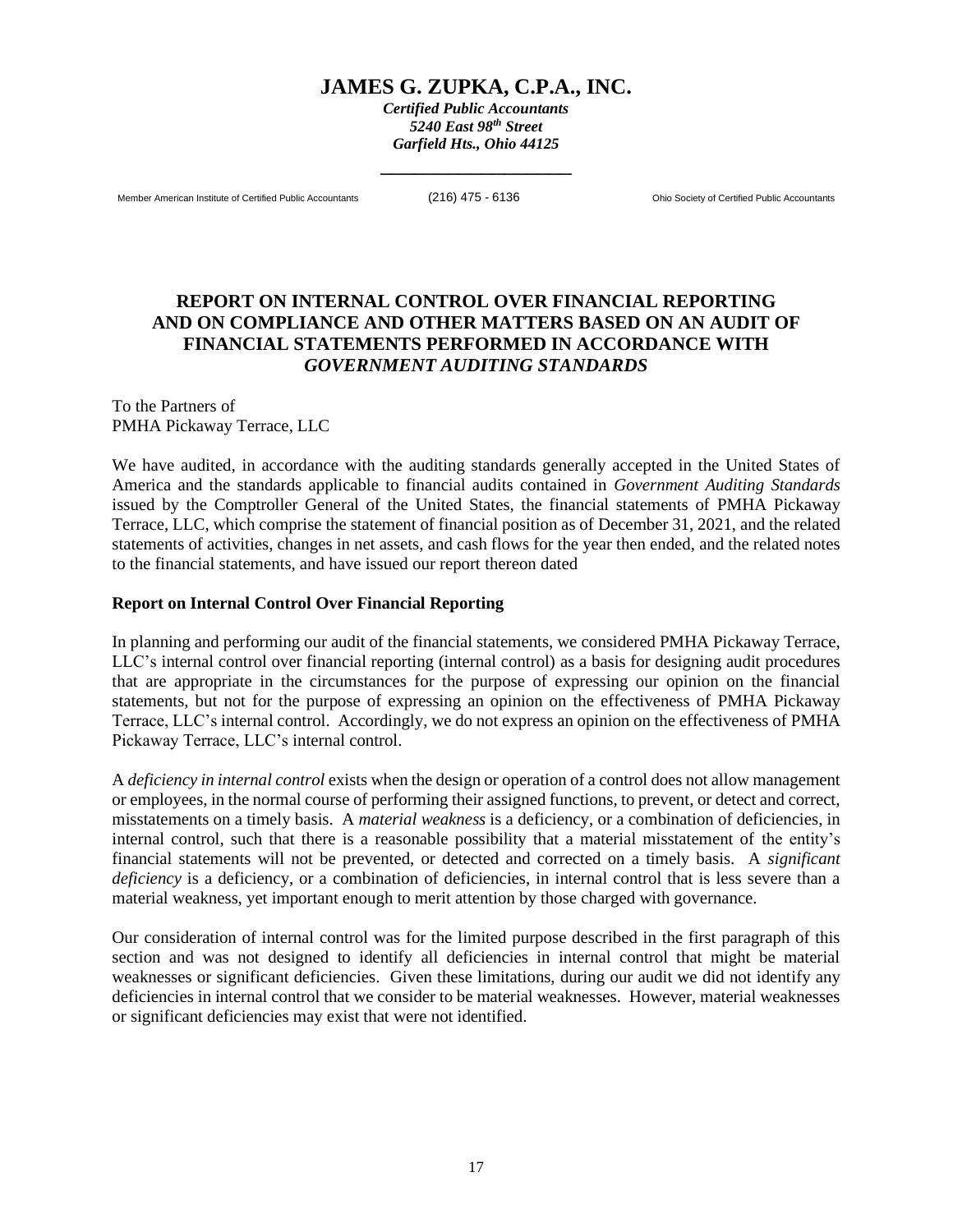#### **Report on Compliance and Other Matters**

As part of obtaining reasonable assurance about whether PMHA Pickaway Terrace, LLC's financial statements are free from material misstatement, we performed tests of its compliance with certain provisions of laws, regulations, contracts, and grant agreements, noncompliance with which could have a direct and material effect on the financial statements. However, providing an opinion on compliance with those provisions was not an objective of our audit, and accordingly, we do not express such an opinion. The results of our tests disclosed no instances of noncompliance or other matters that are required to be reported under *Government Auditing Standards*.

### **Purpose of this Report**

The purpose of this report is solely to describe the scope of our testing of internal control and compliance and the results of that testing, and not to provide an opinion on the effectiveness of PMHA Pickaway Terrace, LLC's internal control or on compliance. This report is an integral part of an audit performed in accordance with *Government Auditing Standards* in considering PMHA Pickaway Terrace, LLC's internal control and compliance. Accordingly, this communication is not suitable for any other purpose.

amescol. Zupka, CPA, Inc.

James G. Zupka, CPA, Inc. Certified Public Accountants

March 30, 2022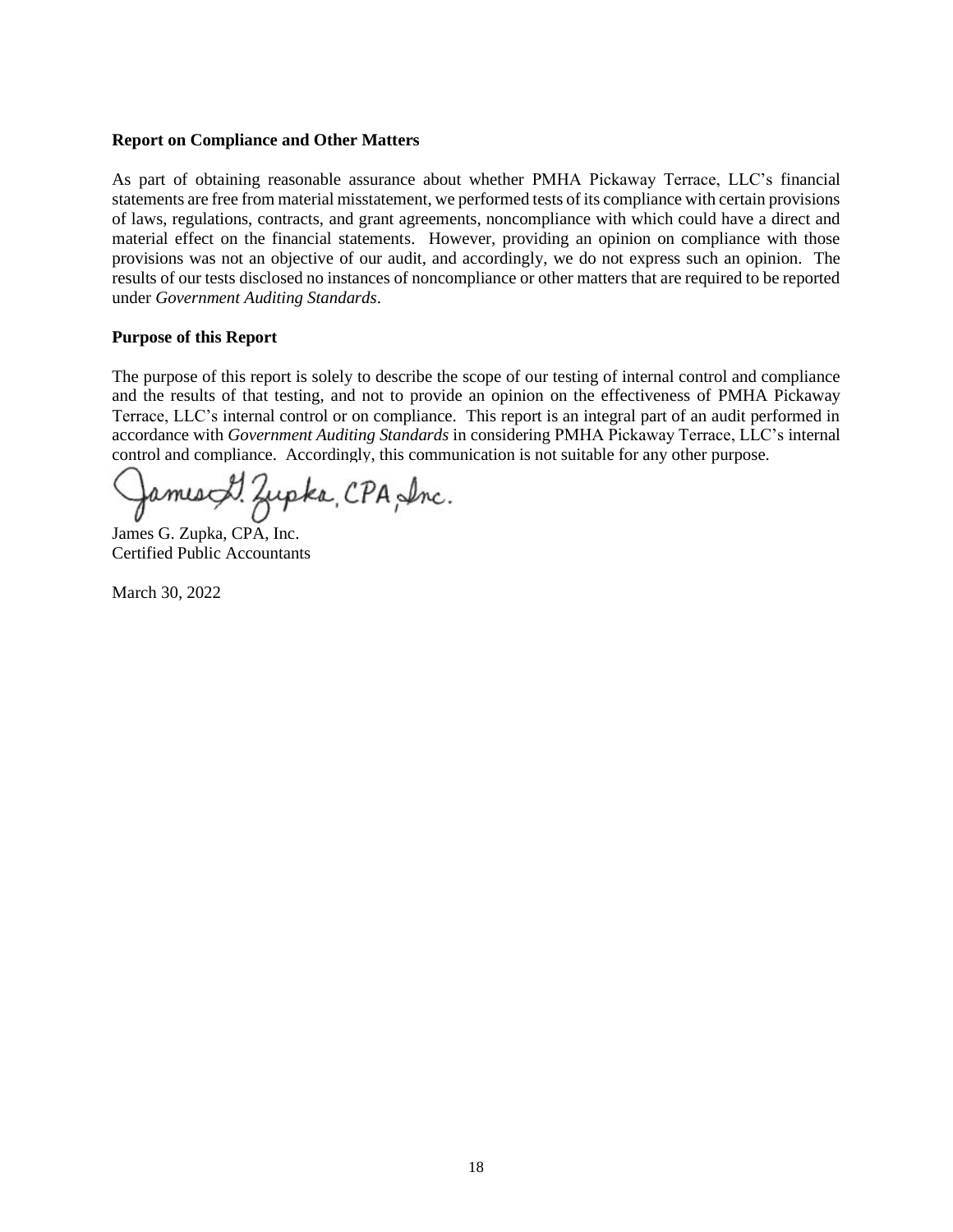### **JAMES G. ZUPKA, C.P.A., INC.**

*Certified Public Accountants 5240 East 98th Street Garfield Hts., Ohio 44125*

\_\_\_\_\_\_\_\_\_\_\_\_\_\_\_\_\_

Member American Institute of Certified Public Accountants (216) 475 – 6136 Ohio Society of Certified Public Accountants

### **REPORT ON COMPLIANCE FOR EACH MAJOR PROGRAM AND REPORT ON INTERNAL CONTROL OVER COMPLIANCE REQUIRED BY THE UNIFORM GUIDANCE**

To the Partners of PMHA Pickaway Terrace, LLC

#### **Report on Compliance for Each Major Federal Program**

#### *Opinion on Each Major Federal Program*

We have audited PMHA Pickaway Terrace, LLC's compliance with the types of compliance requirements identified as subject to audit in the OMB *Compliance Supplement* that could have a direct and material effect on each of PMHA Pickaway Terrace, LLC's major federal program for the year ended December 31, 2021. PMHA Pickaway Terrace, LLC's major federal program is identified in the summary of auditor's results section of the accompanying Schedule of Findings and Questioned Costs.

In our opinion, PMHA Pickaway Terrace, LLC complied, in all material respects, with the compliance requirements referred to above that could have a direct and material effect on its major federal program for the year ended December 31, 2021.

#### *Basis for Opinion on Each Major Federal Program*

We conducted our audit of compliance in accordance with auditing standards generally accepted in the United States of America (GAAS); the standards applicable to financial audits contained in *Government Auditing Standards* issued by the Comptroller General of the United States; and the audit requirements of Title 2 U.S. *Code of Federal Regulations* Part 200, *Uniform Administrative Requirements, Cost Principles, and Audit Requirements for Federal Awards* (Uniform Guidance). Our responsibilities under those standards and the Uniform Guidance are further described in the Auditor's Responsibilities for the Audit of Compliance section of our report.

We are required to be independent of PMHA Pickaway Terrace, LLC, and to meet our other ethical responsibilities, in accordance with relevant ethical requirements relating to our audit. We believe that the audit evidence we have obtained is sufficient and appropriate to provide a basis for our opinion on compliance for each major federal program. Our audit does not provide a legal determination of PMHA Pickaway Terrace, LLC's compliance with the compliance requirements referred to above.

### *Responsibilities of Management for Compliance*

Management is responsible for compliance with the requirements referred to above and for the design, implementation, and maintenance of effective internal control over compliance with the requirements of laws, statutes, regulations, rules and provisions of contracts or grant agreements to PMHA Pickaway Terrace, LLC's federal programs.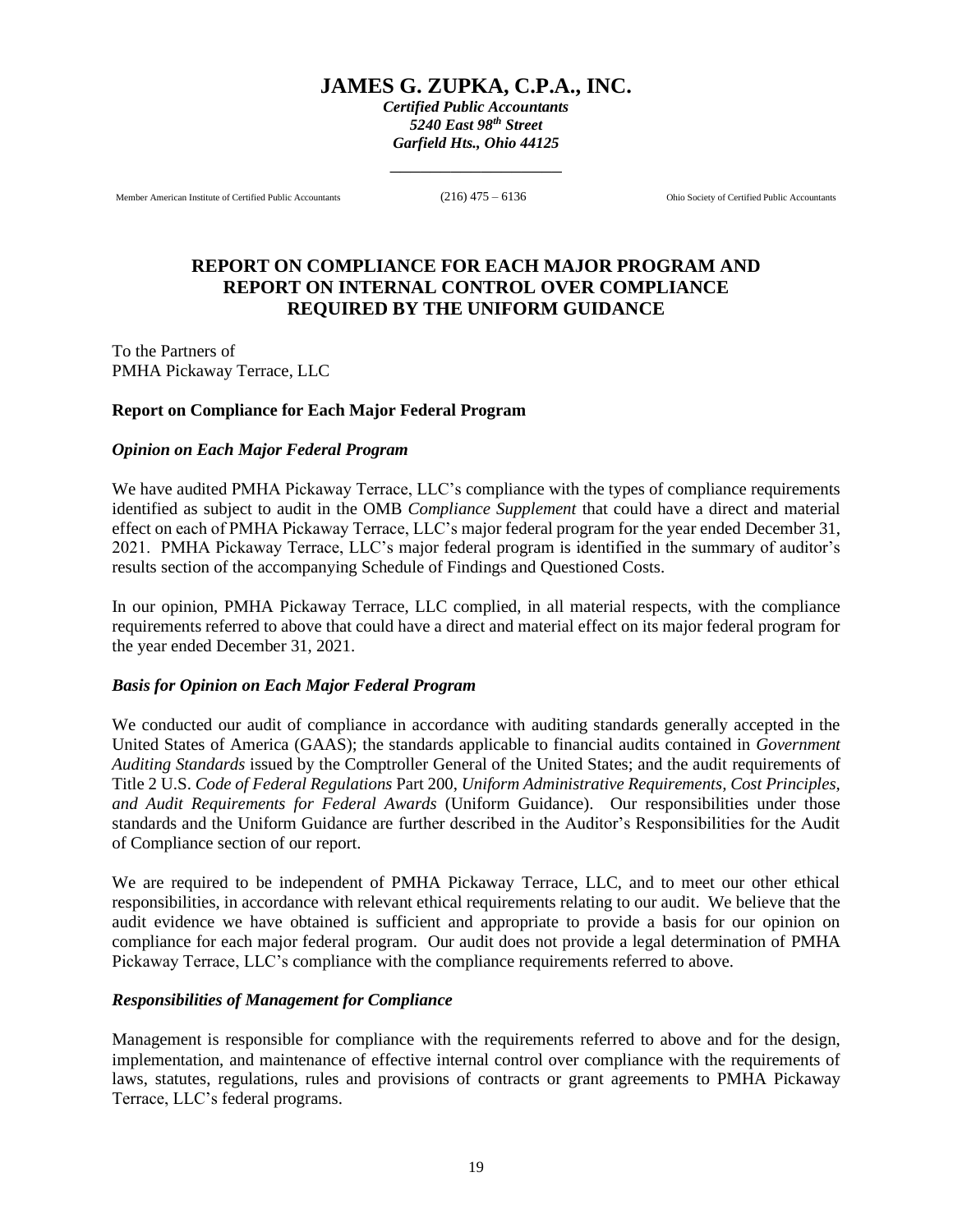### *Auditor's Responsibilities for the Audit of Compliance*

Our objectives are to obtain reasonable assurance about whether material noncompliance with the compliance requirements referred to above occurred, whether due to fraud or error, and express an opinion on PMHA Pickaway Terrace, LLC's compliance based on our audit. Reasonable assurance is a high level of assurance but is not absolute assurance and therefore is not a guarantee that an audit conducted in accordance with GAAS, *Government Auditing Standards*, and the Uniform Guidance will always detect material noncompliance when it exists. The risk of not detecting material noncompliance resulting from fraud is higher than for that resulting from error, as fraud may involve collusion, forgery, intentional omissions, misrepresentations, or the override of internal control. Noncompliance with the compliance requirements referred to above is considered material, if there is a substantial likelihood that, individually or in the aggregate, it would influence the judgment made by a reasonable user of the report on compliance about PMHA Pickaway Terrace, LLC's compliance with the requirements of each major federal program as a whole.

In performing an audit in accordance with GAAS, *Government Auditing Standards*, and the Uniform Guidance, we

- exercise professional judgment and maintain professional skepticism throughout the audit.
- identify and assess the risks of material noncompliance, whether due to fraud or error, and design and perform audit procedures responsive to those risks. Such procedures include examining, on a test basis, evidence regarding PMHA Pickaway Terrace, LLC's compliance with the compliance requirements referred to above and performing such other procedures as we considered necessary in the circumstances.
- obtain an understanding of PMHA Pickaway Terrace, LLC's internal control over compliance relevant to the audit in order to design audit procedures that are appropriate in the circumstances and to test and report on internal control over compliance in accordance with the Uniform Guidance, but not for the purpose of expressing an opinion on the effectiveness of PMHA Pickaway Terrace, LLC's internal control over compliance. Accordingly, no such opinion is expressed.

We are required to communicate with those charged with governance regarding, among other matters, the planned scope and timing of the audit and any significant deficiencies and material weaknesses in internal control over compliance that we identified during the audit.

### **Report on Internal Control Over Compliance**

A *deficiency in internal control over compliance* exists when the design or operation of a control over compliance does not allow management or employees, in the normal course of performing their assigned functions, to prevent, or detect and correct, noncompliance with a type of compliance requirement of a federal program on a timely basis. A *material weakness in internal control over compliance* is a deficiency, or combination of deficiencies, in internal control over compliance, such that there is a reasonable possibility that material noncompliance with a type of compliance requirement of a federal program will not be prevented, or detected and corrected, on a timely basis. A *significant deficiency in internal control over compliance* is a deficiency, or a combination of deficiencies, in internal control over compliance with a type of compliance requirement of a federal program that is less severe than a material weakness in internal control over compliance, yet important enough to merit attention by those charged with governance.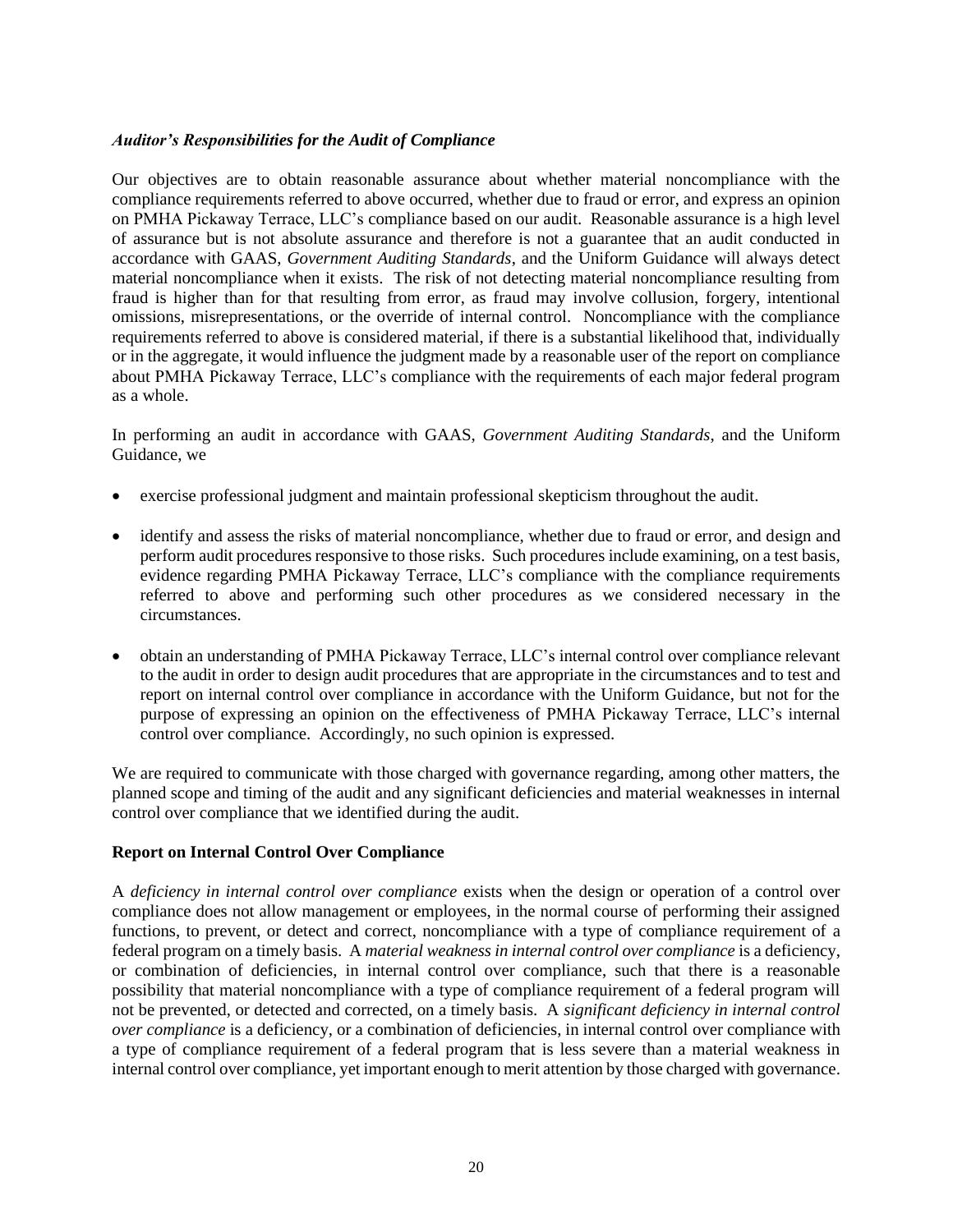Our consideration of internal control over compliance was for the limited purpose described in the Auditor's Responsibilities for the Audit of Compliance section above and was not designed to identify all deficiencies in internal control over compliance that might be material weaknesses or significant deficiencies in internal control over compliance. Given these limitations, during our audit we did not identify any deficiencies in internal control over compliance that we consider to be material weaknesses, as defined above. However, material weaknesses or significant deficiencies in internal control over compliance may exist that were not identified.

Our audit was not designed for the purpose of expressing an opinion on the effectiveness of internal control over compliance. Accordingly, no such opinion is expressed.

The purpose of this report on internal control over compliance is solely to describe the scope of our testing of internal control over compliance and the results of that testing based on the requirements of the Uniform Guidance. Accordingly, this report is not suitable for any other purpose.

Zupka, CPA, Inc.

James G. Zupka, CPA, Inc. Certified Public Accountants

March 30, 2022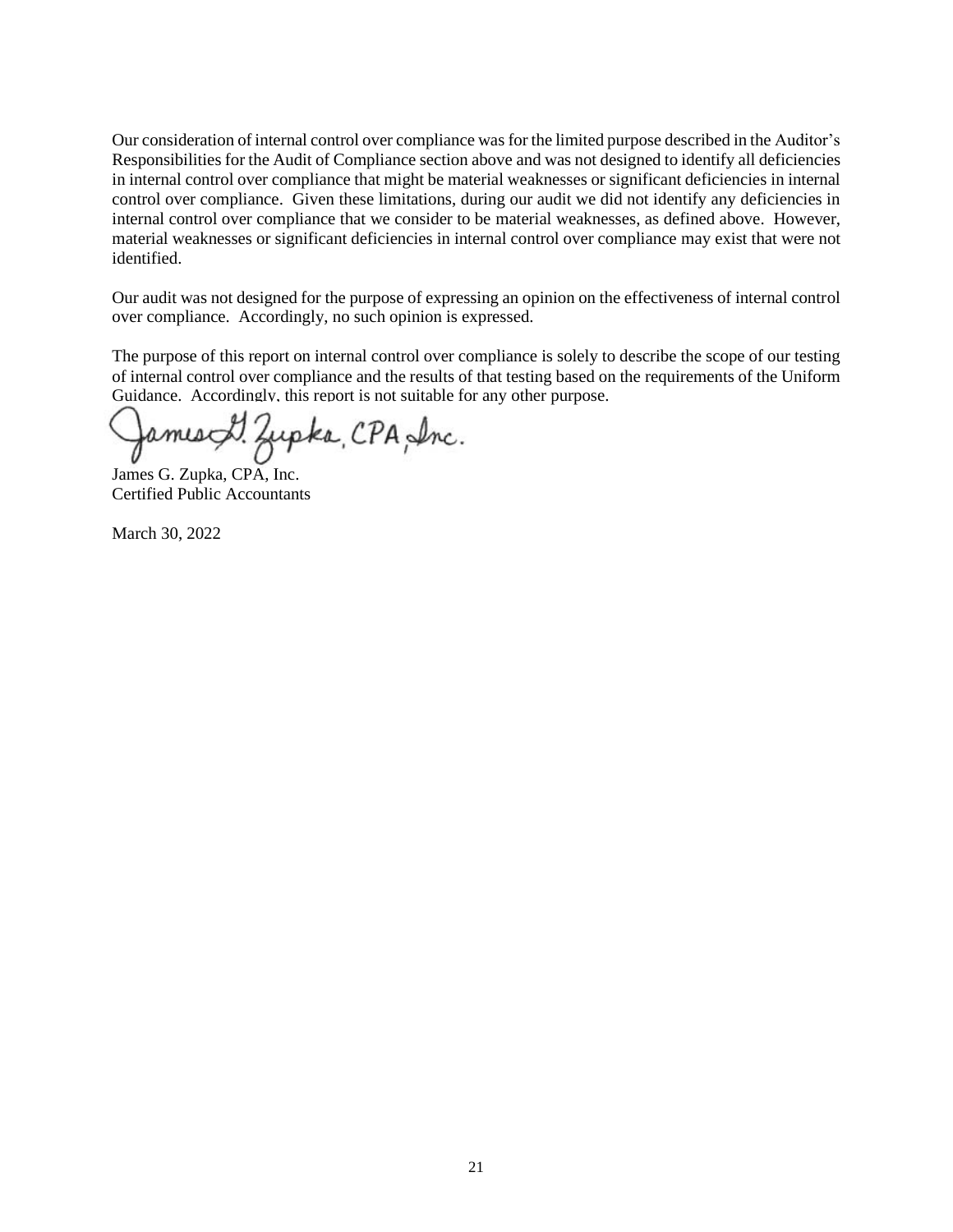### **PMHA PICKAWAY TERRACE, LLC HUD PROJECT #043-11258-NP-L8-WAH SCHEDULE OF FINDINGS AND QUESTIONED COSTS FOR THE YEAR ENDED DECEMBER 31, 2021**

|                                                                                                               | 1. SUMMARY OF AUDITOR'S RESULTS                                                                                   |                                         |  |  |
|---------------------------------------------------------------------------------------------------------------|-------------------------------------------------------------------------------------------------------------------|-----------------------------------------|--|--|
| 2021(i)                                                                                                       | Type of Financial Statement Opinion                                                                               | Unmodified                              |  |  |
|                                                                                                               | 2021(ii) Were there any material control weaknesses reported at the financial statement level (GAGAS)?            | N <sub>0</sub>                          |  |  |
| 2021(ii)                                                                                                      | Were there any significant deficiencies in internal control reported at the financial statement level<br>(GAGAS)? | N <sub>0</sub>                          |  |  |
|                                                                                                               | 2021(iii) Was there any reported material noncompliance at the financial statement level (GAGAS)?                 | N <sub>0</sub>                          |  |  |
|                                                                                                               | 2021(iv) Were there any material internal control weaknesses reported for major federal programs?                 | N <sub>0</sub>                          |  |  |
|                                                                                                               | 2021(iv) Were there any significant deficiencies in internal control reported for major federal programs?         | N <sub>o</sub>                          |  |  |
|                                                                                                               | 2021(v) Type of Major Programs' Compliance Opinion                                                                | Unmodified                              |  |  |
|                                                                                                               | $2021$ (vi) Are there any reportable findings under $2$ CFR $200.516(a)$ ?                                        | N <sub>0</sub>                          |  |  |
|                                                                                                               | 2021(vii) Major Programs (list):                                                                                  |                                         |  |  |
|                                                                                                               | Section 223(f) Mortgage Insurance for the Refinancing of Existing Multifamily Housing Projects - ALN #14.155      |                                         |  |  |
|                                                                                                               | 2021(viii) Dollar Threshold: Type A\B Programs                                                                    | Type A: \$750,000<br>Type B: All Others |  |  |
|                                                                                                               | 2021(ix) Low Risk Auditee?                                                                                        | Yes                                     |  |  |
| FINDINGS RELATED TO THE FINANCIAL STATEMENTS REQUJIRED TO BE REPORTED IN<br>REPORTED IN ACCORDANCE WITH GAGAS |                                                                                                                   |                                         |  |  |
| None.                                                                                                         |                                                                                                                   |                                         |  |  |
| 3. FINDINGS AND QUESTIONED COSTS FOR FEDERAL AWARDS                                                           |                                                                                                                   |                                         |  |  |
| None.                                                                                                         |                                                                                                                   |                                         |  |  |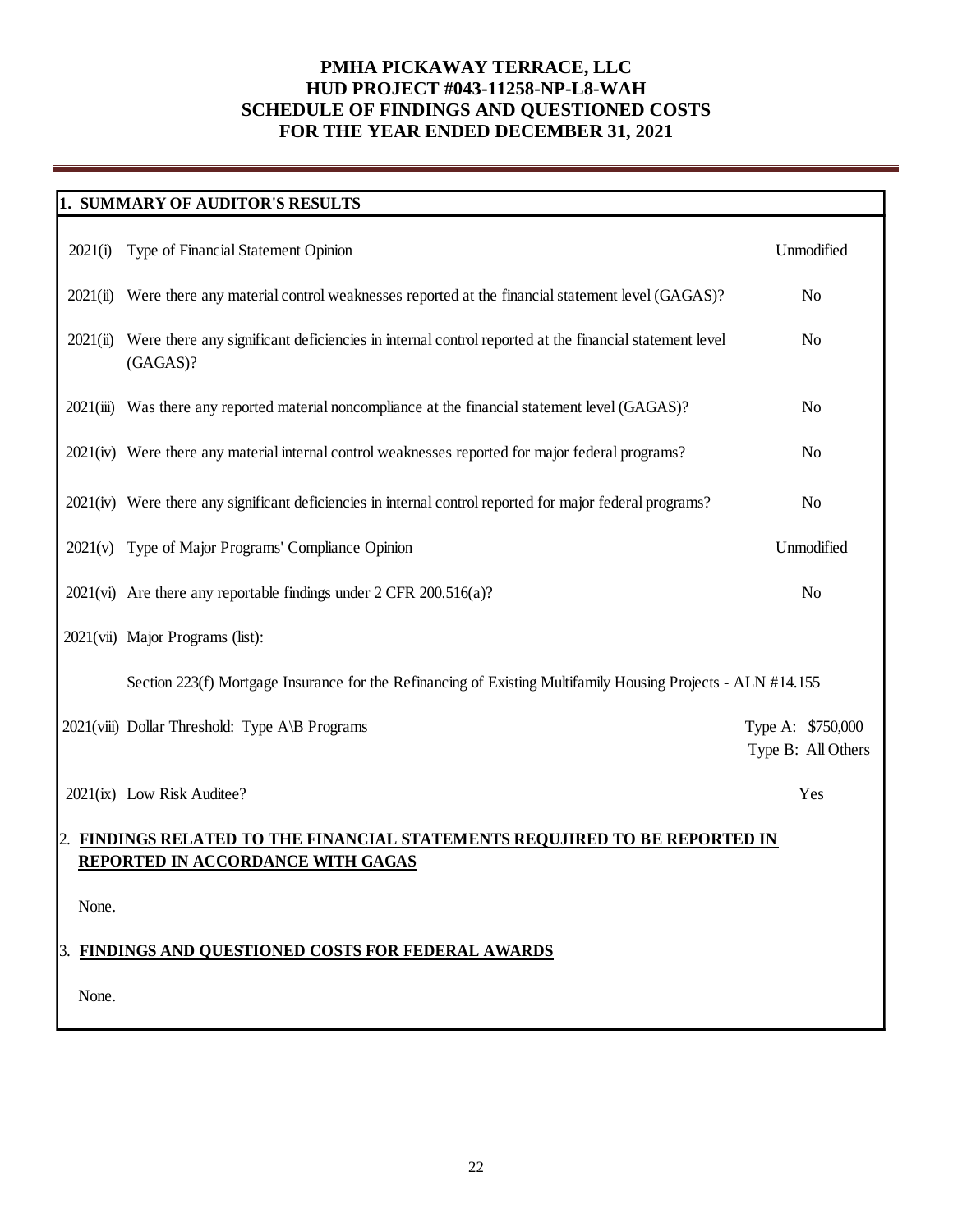### **PMHA PICKAWAY TERRACE, LLC HUD PROJECT #043-11258-NP-L8-WAH SCHEDULE OF PRIOR AUDIT FINDINGS AND RECOMMENDATIONS FOR THE YEAR ENDED DECEMBER 31, 2021**

There were no findings or questioned costs for the year ended December 31, 2020.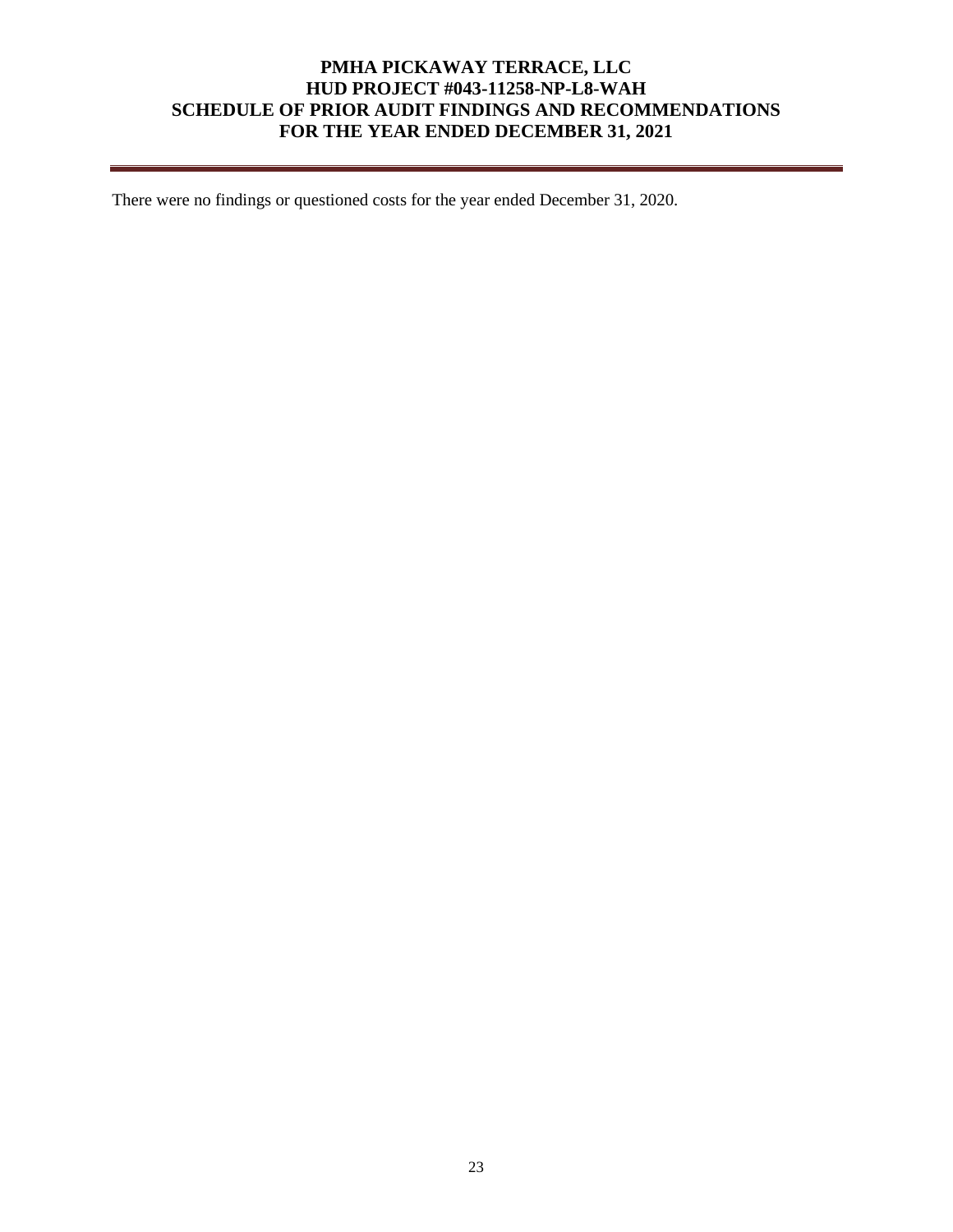### **PMHA PICKAWAY TERRACE, LLC HUD PROJECT #043-11258-NP-L8-WAH**

### **MORTGAGOR'S CERTIFICATION**

# **FOR THE YEAR ENDED DECEMBER 31, 2021**

We hereby certify that we have examined the accompanying 2021 financial statements and supplemental data of **PMHA PICKAWAY TERRACE, LLC**, and, to the best of our knowledge and belief, the same is complete and accurate.

Date

\_\_\_\_\_\_\_\_\_\_\_\_\_\_\_\_\_\_\_\_\_\_\_\_\_\_\_\_\_\_\_\_\_\_\_\_

\_\_\_\_\_\_\_\_\_\_\_\_\_\_\_\_\_\_\_\_\_\_\_\_\_\_\_\_\_\_\_\_\_\_\_\_

\_\_\_\_\_\_\_\_\_\_\_\_\_\_\_\_\_\_\_\_\_\_\_\_\_\_\_\_\_\_\_\_\_\_\_\_